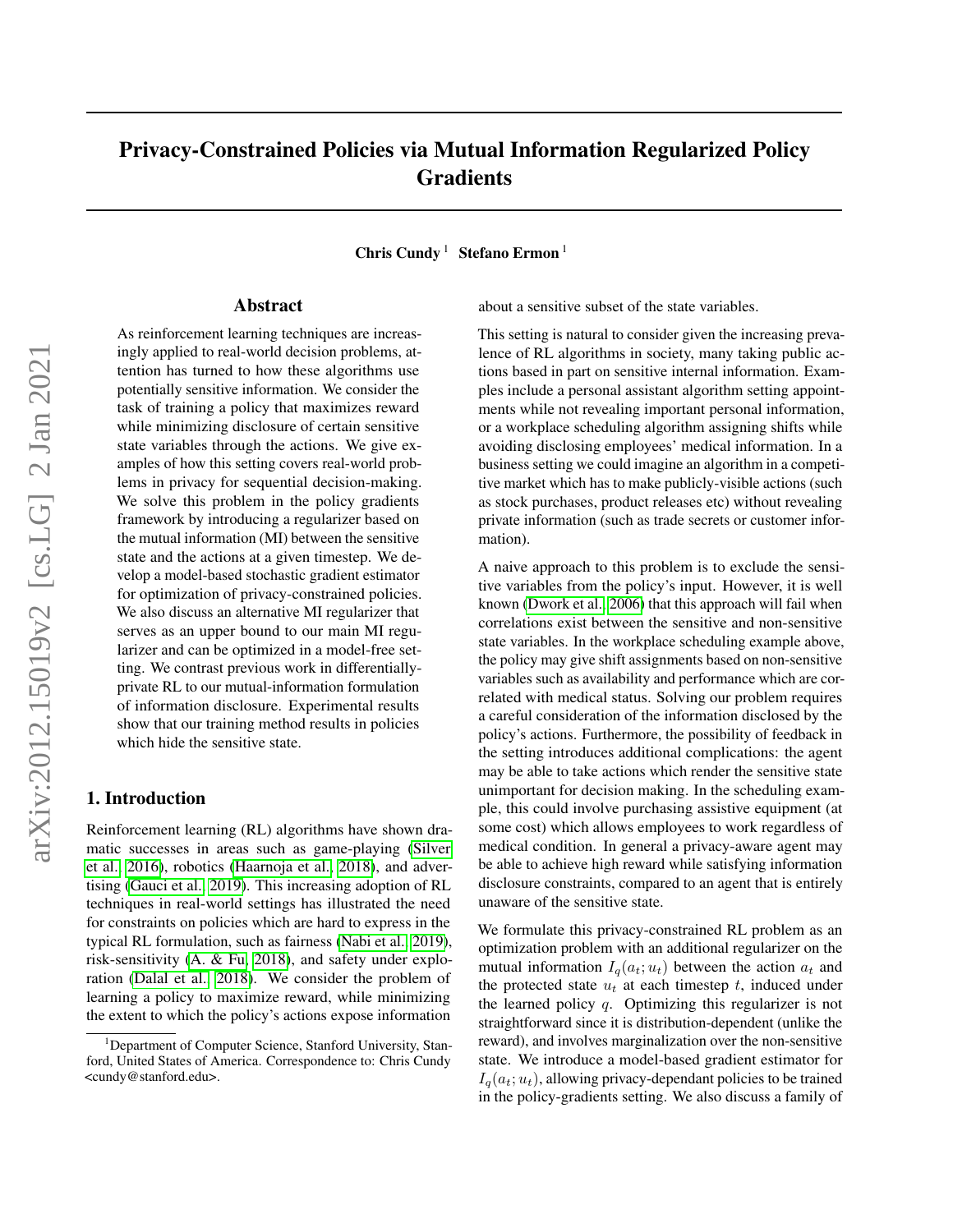mutual information constraints between either trajectories  $\tau_a, \tau_u$  or individual timestep values  $a_t, u_t$ , both as alternative regularizers and as upper bounds. In particular, we give a model-free gradient estimator for  $I_q(\tau_a, \tau_x; \tau_u)$ , which serves as an upper-bound to  $I_q(a_t; u_t)$ . We give experimental results showing that our constrained optimization finds the optimal privacy-constrained policy in an illustrative tabular environment, and hides sensitive state in a continuous control problem and a welfare-allocation problem based on census data.

Previous work has examined the problem of learning differentially-private (DP) policies in the bandit [\(Sajed &](#page-9-1) [Sheffet, 2019;](#page-9-1) [Shariff & Sheffet, 2018;](#page-9-2) [Agarwal & Singh,](#page-7-1) [2017\)](#page-7-1) and Markov Decision Process (MDP) setting [\(Wang](#page-9-3) [& Hegde, 2019;](#page-9-3) [Vietri et al., 2020\)](#page-9-4). However, our mutualinformation privacy constraint is qualitatively different from a differential privacy constraint, as we describe in the related work section. We experimentally demonstrate the difference between a DP RL algorithm and our MI-constrained approach, comparing the policies learned on a small environment. Another strand of information-aware RL research has investigated inferring agents' goals from observation of states and actions [\(Goyal et al., 2019;](#page-8-5) [Strouse et al., 2018\)](#page-9-5). This strand of research is closest to this work, but has a different problem setting: in our problem an adversary intends to infer the sensitive state only given the actions, and not any of the state variables. We also allow our sensitive state to influence the environmental dynamics, while agents' goals typically do not.

# 2. The State-Information Constrained Setting

We analyse privacy-constrained sequential decision-making as a Markov decision process [\(Sutton & Barto, 2018\)](#page-9-6) (MDP) with information-theoretic constraints. In this paper, we consider episodic MDPs with a fixed length  $T$ , with a state space  $S = \mathcal{X} \times \mathcal{U}$  consisting of sensitive state variables  $u \in \mathcal{U}$ and non-sensitive variables  $x \in \mathcal{X}$ . In specific problems, the sensitive variables could include gender, location, or a sensitive health status. Our work is agnostic to the specific form of  $U$ . In each episode, the initial state is drawn from a distribution  $p(x_1, u_1)$ . At each successive timestep the agent draws an action  $a_t$  from its policy  $q_\phi(a_t|x_t, u_t)$  (a probability distribution over actions given the current state which is parameterized by learnable parameters  $\phi$ ) and the environment samples the successor state  $(x_{t+1}, u_{t+1})$  conditional on the previous action and state from the dynamics p, giving a distribution over trajectories

$$
q_{\phi}(\tau) = p(x_1, u_1) \prod_{t=1}^{T} q_{\phi}(a_t | x_t, u_t) p(x_{t+1}, u_{t+1} | a_t, x_t, u_t),
$$
\n(1)

where  $\tau = (\tau_a, \tau_x, \tau_u)$  is the collection of the actions and (sensitive and non-sensitive) states sampled in the trajectory. At each timestep  $t \geq 1$ , we obtain a reward  $r(x_t, u_t, a_t)$ concurrently with the transition to the next state. In the standard formulation, we want to learn a policy  $q_{\phi}$  which results in a high expected reward. We consider only stationary policies, where the probability of  $a_t$  is a function of the current state  $(x_t, u_t)$ 

As a concrete example, consider an RL algorithm acting as a virtual assistant, sending emails and making appointments at each timestep. The virtual assistant has available a set of variables describing the assistant's owner, of which some may be designated sensitive (e.g. private relationship status, trade secrets), and some may not be (e.g. current job, education status). The assistant's goal is to take the best actions, corresponding to the most useful emails and appointments. Furthermore, certain actions may change the state, affecting future decisions. We are interested in learning a policy that maximizes cumulative reward while not allowing an adversary to infer the values of the private state variables. The adversary observes a single action  $a_t$  and wishes to infer the sensitive variables at that time,  $u_t$  (not being interested in the sensitive variables in the past or future), while not observing any of the state variables.

We want to develop a worst-case guarantee, so that the adversary cannot infer the value of  $u_t$  even with full knowledge of the policy parameters  $\phi$ , the environment dynamics, and unlimited computational power. In this setting, a natural quantity to bound is the mutual information  $\mathbb{E}_{u_t, a_t \sim q_{\phi}} [\log q_{\phi}(u_t|a_t) - \log q_{\phi}(u_t)] = I_{q_{\phi}}(a_t; u_t)$ , i.e. the amount of information an optimal adversary gains about  $u_t$  from observing  $a_t$  [\(Liao et al., 2017\)](#page-8-6). By the data processing inequality, no adversary can gain more information about  $u_t$  from observing  $a_t$  than  $I_{q_\phi}(a_t; u_t)$ , and so it serves as an upper bound on the information inferable by computation- or data-limited adversaries. As a special case, if  $q_{\phi}(u_t|a_t) = q_{\phi}(u_t)$ , i.e.  $u_t$  is independent of  $a_t$ , then the mutual information is zero.

Therefore we formulate the problem of learning a stateprivate policy as a constrained optimization problem [\(Alt](#page-8-7)[man, 1999\)](#page-8-7), aiming to solve the problem

<span id="page-1-0"></span>
$$
\underset{\phi}{\text{Maximize}} \underset{\tau \sim q_{\phi}}{\mathbb{E}} \left[ \sum_{t=1}^{T} r(x_t, u, a_t) \right], \quad \text{s.t. } I(a_t; u_t) < \epsilon_t \,\forall T,
$$
\n
$$
\tag{2}
$$

with  $\epsilon_t$  a set of parameters that we can adjust to trade off good performance against low privacy. In practice, we will use the policy gradient method to carry out this optimization, imposing  $I_{q_{\phi}}(a_t; u_t)$  as a regularizer on the objective. As mentioned before, note that it is not sufficient to simply exclude the sensitive state by only allowing the policy to be a function of  $x_t$ , as  $x_t$  may be highly correlated with  $u_t$ ,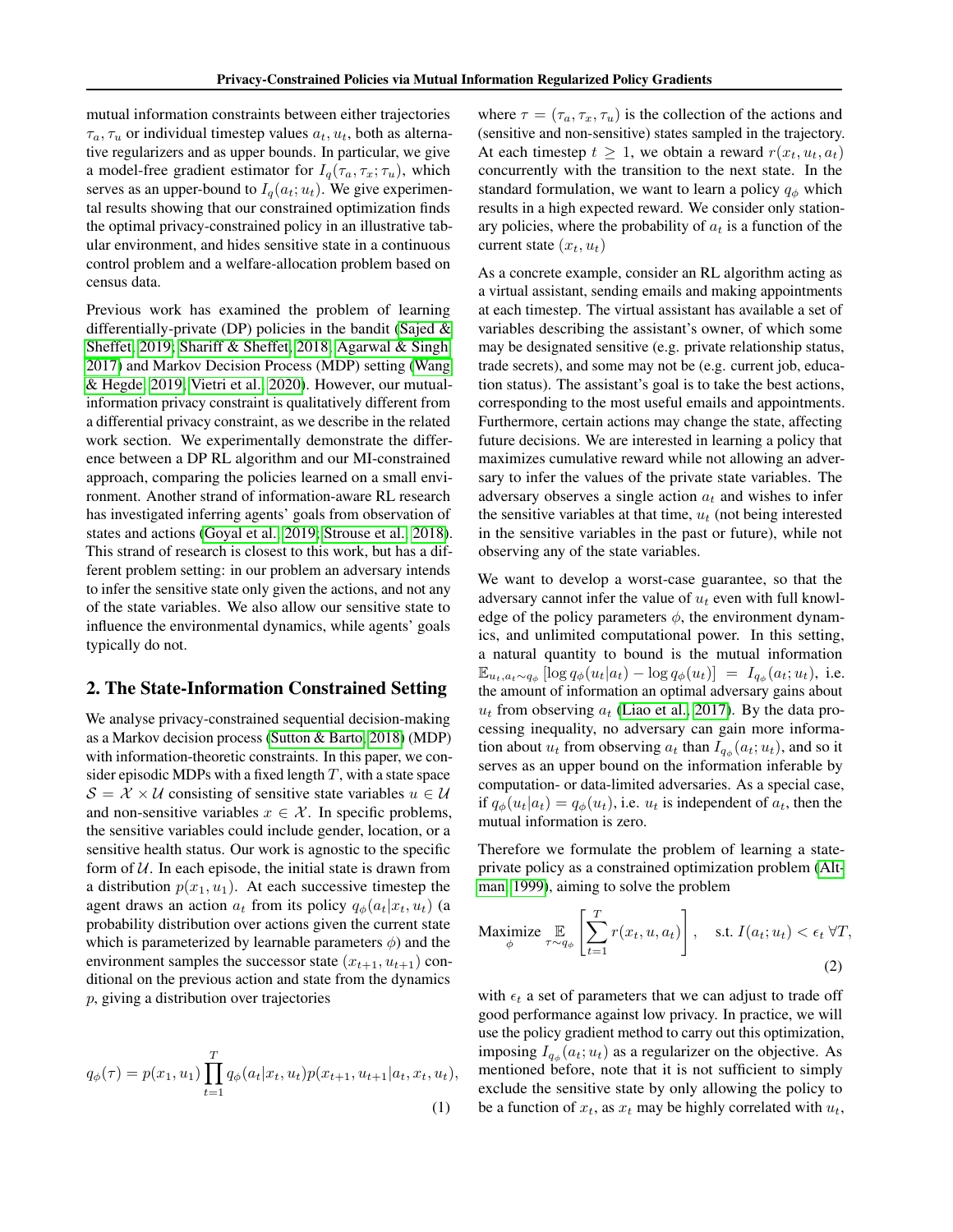such as the  $(x_t, u_t)$  pair of (zip code, race).

Notably, our regularization term  $I_{q_{\phi}}(a_t; u_t)$  does not involve the non-sensitive state  $x_t$ . In other words, we consider the mutual information between the actions and sensitive state, marginalized over the distribution of non-sensitive state induced by  $q_{\phi}$ . Furthermore the mutual information term is with respect to the distribution over trajectories induced by the policy  $q_{\phi}$ , i.e.  $I_{q_{\phi}}(a_t; u_t) =$  $D_{\text{KL}}(q_{\phi}(a_t, u_t) || q_{\phi}(a_t)q_{\phi}(u_t)), \text{ with } q_{\phi}(a_t, u_t)$  $\int_{\tau_{x_{1:t}},\tau_{(a,u)_{1:t-1}}} q_{\phi}(a_t|u_t,x_t) q_{\phi}(u_t,x_t|\tau_{(a,u)_{1:t-1}},\tau_{x_{1:t-1}}).$ This means that when choosing the action at time  $t$ , the agent must consider the effects on the distribution at future timesteps, such as taking a corrective action that allows future actions to be chosen independently of  $u_t$ .

#### <span id="page-2-0"></span>2.1. Alternative Threat Models

In the previous section we discussed the threat model where the adversary aims to infer the sensitive state at time  $t$ ,  $u_t$ , by observing the corresponding action  $a_t$ . This corresponds to the case where the policy has a one-off interaction with an adversary where the adversary does not aim to infer the previous or future states  $u_{t'}$  for  $t' \neq t$ . We can also consider adversaries that observe the whole trajectory of actions  $\tau_a$  and wish to infer a particular  $u_t$ , or wish to infer the whole trajectory of sensitive states  $\tau_u$ . Finally we can imagine adversaries that observe all of the non-sensitive states in addition to the actions, and wish to infer all the sensitive states. Since incorporating additional variables always increases mutual information, we have

$$
I_{q_{\phi}}(a_t; u_t) \le I_{q_{\phi}}(\tau_a; u_t) \le I_{q_{\phi}}(\tau_a; \tau_u) \le I_{q_{\phi}}(\tau_a, \tau_x; \tau_u).
$$
\n(3)

Therefore, we can interpret e.g.  $I_{q_{\phi}}(\tau_a, \tau_x; \tau_u)$  both as the relevant quantity to constrain if the adversary has access to all actions and non-sensitive states and wishes to infer all sensitive states, and as an upper bound to any of the other mutual information quantities for other threat models. In section [4.3](#page-4-0) we give a gradient estimator for  $I_{q_{\phi}}(\tau_a, \tau_x; \tau_u)$ . In the appendix (section [A.2\)](#page-12-0) we also sketch out a gradient estimator for  $I_{q_{\phi}}(\tau_a; \tau_u)$ , although we do not investigate it further in this work.

#### 2.2. Dual Formulation

We can approach the constrained optimization problem  $(2)$ by considering the Lagrangian dual problem

$$
\min_{\lambda \ge 0} \max_{\phi} \mathbb{E}_{\tau \sim q_{\phi}} \left[ R(\tau) \right] - \sum_{t=1}^{T} \lambda_t (I_{q_{\phi}}(a_t; u_t) - \epsilon_t), \tag{4}
$$

where  $\lambda$  is a vector of Lagrange multipliers.

In order to solve the inner maximization problem with gradient descent, we require estimators for  $\nabla_{\phi} \mathbb{E}_{\tau \sim q_{\phi}} [R(\tau)]$  and

 $\nabla_{\phi} I_{q_{\phi}}(a_t; u_t)$ . Since even evaluating the mutual information in high dimensions is challenging [\(Paninski, 2003\)](#page-9-7), this is not trivial. Our main contribution is a method to approximate the objective  $I_{q_{\phi}}(a_t; u_t)$ , and a method for estimating  $\nabla_{\phi} I_{q_{\phi}}(a_t; u_t)$  where a dynamics model is available. We also give a model-free gradient estimator for  $I_{q_{\phi}}(\tau_a, \tau_x; \tau_u)$ , which we can use as an upper bound to  $I_{q_{\phi}}(a_t; u_t)$  or as the relevant constraint in an alternative threat model as described above.

# <span id="page-2-2"></span>3. Related Work

### 3.1. Privacy In Reinforcement Learning

Concerns around privacy in statistical analysis have existed for decades [\(Anderson, 1988\)](#page-8-8). The specific problem of satisfying privacy concerns while maximizing reward in a reinforcement learning context was introduced in [Sakuma](#page-9-8) [et al.](#page-9-8) [\(2008\)](#page-9-8) and [Zhang & Makedon](#page-9-9) [\(2005\)](#page-9-9). Since then, several works have tackled the privacy-preserving RL problem in various special cases, such as linear contextual bandits [\(Neel & Roth, 2018;](#page-8-9) [Shariff & Sheffet, 2018\)](#page-9-2), multi-armed bandits [\(Sajed & Sheffet, 2019;](#page-9-1) [Mishra & Thakurta, 2015;](#page-8-10) [Tossou & Dimitrakakis, 2016\)](#page-9-10), and online learning with bandit feedback [\(Agarwal & Singh, 2017;](#page-7-1) [Smith & Thakurta,](#page-9-11) [2013\)](#page-9-11). In non-bandit settings where the agent's actions result in changes to the state (i.e. the 'general RL' setting) there is much less prior work. In the tabular setting [Vietri](#page-9-4) [et al.](#page-9-4) [\(2020\)](#page-9-4) formulate a method with guarantees on regret and privacy which match the known lower bounds in terms of dependence on certain environment-specific parameters such as action space size. The only prior work we are aware of in the continuous state setting is [Wang & Hegde](#page-9-3) [\(2019\)](#page-9-3), developing a variant of Q-learning which can find policies which obey differential privacy constraints on the reward function.

These works all use the differential privacy (DP) privacy metric, with two variations coming closest to our setting. As summarized in [Basu et al.](#page-8-11) [\(2019\)](#page-8-11), a bandit algorithm is (globally)  $\epsilon$ -DP if  $\log q_\phi(\tau_a|\tau_x) - \log q_\phi(\tau_a|\tau_x') \leq \epsilon$  for all  $\tau_a$  and  $\tau_x, \tau'_x$  where  $\tau'_x$  is a trajectory that differs from  $\tau_x$ at only one timestep. An algorithm is locally  $\epsilon$ -DP if this holds for a single timestep, i.e.  $\log q_{\phi}(a_t | \tau_{x_{1:t-1}}, \tau_{a_{1:t-1}})$  – log  $q_{\phi}(a_t | \tau'_{x_{1:t-1}}, \tau_{a_{1:t-1}})$ , for all  $\tau_a$  and  $\tau_{x_{1:t-1}}, \tau'_{x_{1:t-1}}$ <br>where  $\tau'_{x_{1:t-1}}$  is a trajectory that differs from  $\tau_{x_{1:t-1}}$  at only one timestep.

<span id="page-2-1"></span>In general the relationship between DP and mutual information privacy constraints is not straightforward, although characterisations have been made in several settings [\(Wang](#page-9-12) [et al., 2016;](#page-9-12) [Mir, 2012;](#page-8-12) [du Pin Calmon & Fawaz, 2012\)](#page-8-13). To our knowledge, a standard definition of DP privacy in the general RL setting is not agreed upon. Comparing to the DP constraint in the bandit setting, a key difference is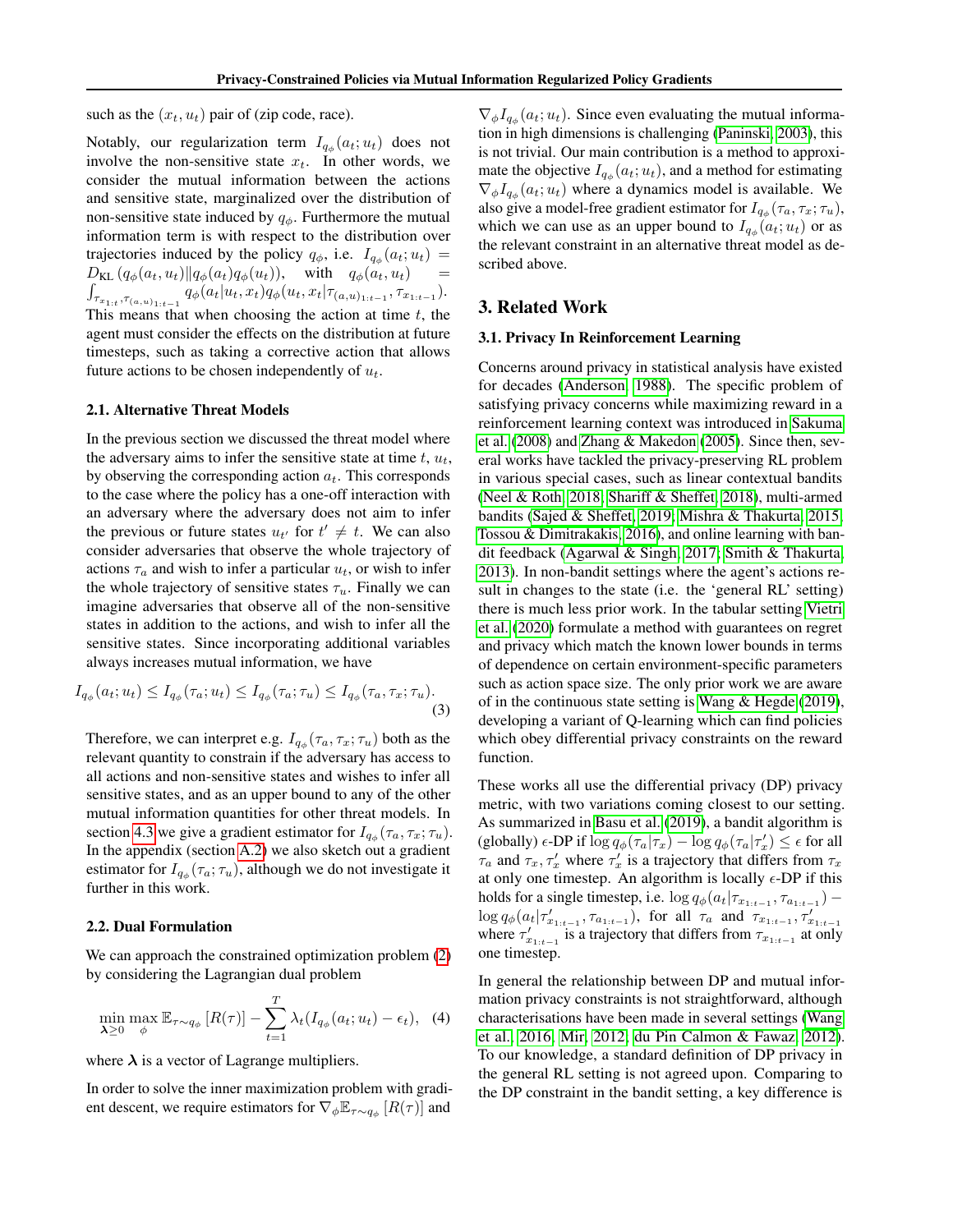that our constraint penalizes predictability of  $u_t$  given  $a_t$ , in expectation over the distribution of  $u_t$ ,  $a_t$ , while a DP constraint penalizes predictability between neighbouring trajectories, with no notion of the relative likelihood of these trajectories. This is a particularly important difference in the general RL setting, where the ability of a policy to change the distribution of states is a key feature.

In the Q-learning setting of [\(Wang & Hegde, 2019\)](#page-9-3), the DP constraint is applied on the Q-learning algorithm itself, viewed as a function  $A : \mathcal{R} \to \mathcal{Q}$  from the space of reward functions to the space of Q-functions. The requirement is then that for any reward functions  $r, r'$  with  $||r - r'||_{\infty} < 1$ ,  $\log p(\mathcal{A}(r)) - \log p(\mathcal{A}(r')) < \epsilon$ , with a probability measure over Q provided by an RHKS. We qualitatively compare policies learned under this constraint to policies satisfying our MI constraint in section [5.](#page-4-1)

Finally, we describe the recent differential privacy constraint for general RL formulated in [Vietri et al.](#page-9-4) [\(2020\)](#page-9-4). There, T episodes of length  $H$  are experienced by the RL agent, each with arbitrarily different dynamics (including rewards). The constraint is that  $\log q_{\phi}(\tau_{a\setminus t}) - \log \tilde{q}_{\phi}(\tau_{a\setminus t}) \leq \epsilon$ , for all  $\tau_{a\setminus t}$  (denoting the set of  $H(T-1)$  actions not including the actions in the tth episode) and all  $q, \tilde{q}$  (denoting the probability under an MDP q and an MDP  $\tilde{q}$  with dynamics (and rewards) that differ from  $q$  only in the tth episode). This constraint is significantly more adversarial than ours, as we assume a fixed MDP.

#### 3.2. Mutual Information Constraints in RL

The previous work that is most closely related to our setting is in the field of mutual information constraints for reinforcement learning. The original motivation for informationregularization was in the context of goal-directed RL. Here, the agent has a goal  $g_t$  which effects the agent's choice of action, but not the dynamics. First, [van Dijk & Polani](#page-9-13) [\(2011\)](#page-9-13) explored this in the options framework, regularizing  $I(a_t; g_t | \tau_{a_{1:t-1}}, \tau_{x_{1:t-1}})$ . More recently, both [Goyal et al.](#page-8-5) [\(2019\)](#page-8-5) and [Strouse et al.](#page-9-5) [\(2018\)](#page-9-5) studied the behaviour of policies regularized with the term  $I(a_t; g_t|s_t)$ . Both explore a rearrangement of this regularizer as the KL-divergence between the learned policy and a 'default' policy. In the case of [Goyal et al.](#page-8-5) [\(2019\)](#page-8-5) this is used to learn policies which have diverse goals, in a similar fashion to the classic information bottleneck learning framework. In the case of [Strouse et al.](#page-9-5) [\(2018\)](#page-9-5) the motivation is explicitly to learn agents that either share or hide action-goal information (depending on the sign of the regularizer's coefficient). Although a similar motivation, the threat model considered is different to ours–in theirs, the adversary knows the state at time  $t$  and wants to infer the goal from the actions, while in ours the whole state is unobserved and the adversary wants to infer some subset of the state from the actions. Perhaps closest to our work is their section assuming that actions are unobserved–controlling  $I(s_t; g_t)$ . We can see our approach as the corresponding problem for unobserved states–controlling  $I(a_t; g_t)$ , with the additional aspect that our 'goal' may in general influence the dynamics of the environment.

# 3.3. Demographic Parity

Another related body of work is that of demographic parity in fair machine learning. The demographic parity objective [\(Zemel et al., 2013\)](#page-9-14) for binary prediction requires that the class predicted,  $\hat{y}$ , is statistically independent of protected variables such as race or gender. Previous work [\(Song](#page-9-15) [et al., 2019\)](#page-9-15) has formulated this as requiring  $I(\hat{y}; u) = 0$ for protected variables  $u$ , while marginalizing over the unprotected variables  $x$ . We show in the appendix (section [A.9\)](#page-19-0) that our approach is equivalent to the demographic parity objective for one-timestep episodes. Therefore, our mutual-information constraint can be seen as an extension of demographic parity to the general RL setting. It is unclear whether this extension from the bandit setting makes sense as a notion of fairness: recent work has proposed different formulations of fairness for sequential decisionmaking, such as meritocratic fairness [\(Jabbari et al., 2017\)](#page-8-14) or path-specific fairness [\(Nabi et al., 2019\)](#page-8-2).

# 4. Estimation and Optimization of Privacy **Constraints**

Despite the common use of mutual information in machine learning and statistics, it is in general intractable to compute the MI between two random variables [\(Paninski, 2003\)](#page-9-7). The reinforcement learning setting provides us with an additional challenge, as to perform efficient gradient-based optimization we must form explicit Monte-Carlo estimators of the gradient in terms of distributions that we are able to sample from. Two common tricks in working with mutual information are to approximate posterior distributions with adversarial training [\(Nowozin et al., 2016\)](#page-9-16), and to form upper bounds by introducing auxiliary variables. We use both tricks to obtain two different gradient estimators for our objective.

#### 4.1. Estimation of the MI constraint

Our mutual information constraint is  $I_{q_{\phi}}(a_t; u_t) \leq \epsilon_t$ , for all  $1 \le t \le T$ . From the definition of mutual information, we have  $I_{q_{\phi}}(a_t; u_t) = D_{\text{KL}}(q_{\phi}(a_t, u_t)||q_{\phi}(a_t)q_{\phi}(u_t)) =$  $\mathbb{E}_{a_t, u_t \sim q_\phi}$  [log  $q_\phi(u_t|a_t) - \log q_\phi(u_t)$ ]. In general, there is no way to obtain these probabilities in closed-form in terms of  $\phi$ , since we only know  $q_{\phi}(a_t|x_t, u_t)$ . However, we can replace  $q_{\phi}(u_t|a_t)$  and  $q_{\phi}(u_t)$  with approximating distributions  $p_{\psi}(u_t|a_t)$  and  $p_{\psi}(u_t)$ . We learn the parameters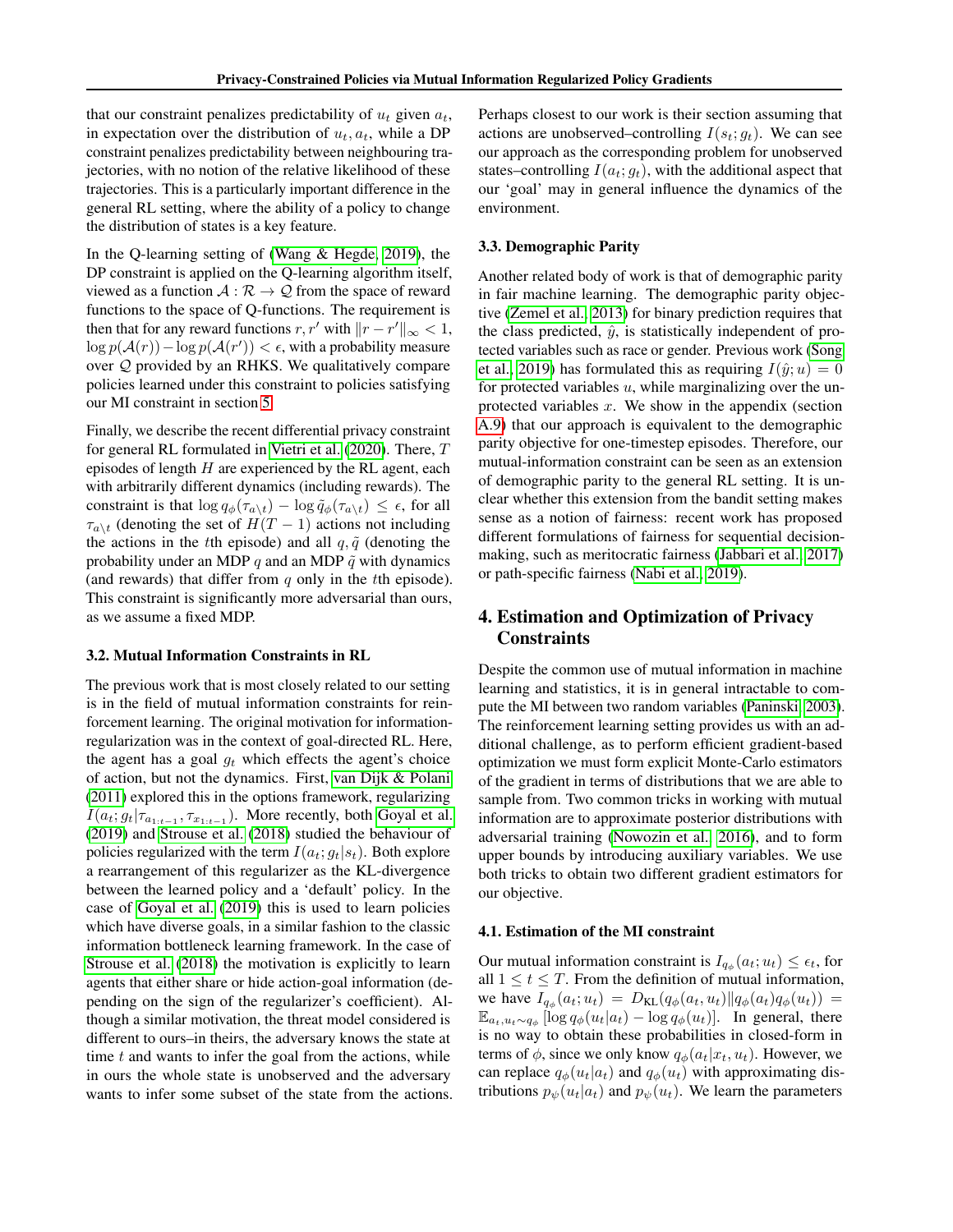$\psi$  of  $p_{\psi}$  by maximum likelihood on samples from  $q_{\phi}(\tau)$ . Given a sufficiently powerful model  $p_{\psi}$  and enough samples,  $p_{\psi}(u_t|a_t) \approx q_{\phi}(u_t|a_t)$  and  $p_{\psi}(u_t) \approx q_{\phi}(u_t)$ , so

$$
I_{q_{\phi}}(a_t; u_t) \approx \mathbb{E}_{a_t, u_t \sim q_{\phi}} \left[ \log p_{\psi}(u_t | a_t) - \log p_{\psi}(u_t) \right]. \tag{5}
$$

If  $p_{\psi}$  recovers  $q_{\phi}$  exactly we achieve the equality. By training a discriminator  $p_{\psi}$  we can use this expression to check if a policy is fulfilling the mutual information constraint in equation [\(2\)](#page-1-0).

# 4.2. Model Based Estimation of the MI Constraint Gradient

In order to perform gradient-based constrained optimization to solve the problem in equation [\(2\)](#page-1-0) we need a gradient estimator in terms of densities we can sample from. If our policy is parameterized with  $\phi$ , we see that applying the policy gradient theorem to the quantity  $\mathbb{E}_{a_t, u_t \sim q_\phi} [\log p_\psi(u_t|a_t) - \log p_\psi(u_t)]$ gives us a gradient estimator  $\mathbb{E}_{a_t, u_t \sim q_\phi} \left[ (\log p_\psi(u_t|a_t) - \log p_\psi(u_t)) \, \nabla_\phi \log q_\phi(a_t, u_t) \right].$ However,  $\nabla_{\phi} \log q_{\phi}(a_t, u_t)$  is difficult to compute, as  $q_{\phi}(a_t, u_t)$  involves a marginalization over all previous states and actions in the trajectory. In the appendix (section [A.1\)](#page-10-0) we show that

$$
\nabla_{\phi} \mathop{\mathbb{E}}_{a_t, u_t \sim q_{\phi}} \left[ \log p_{\psi}(u_t | a_t) - \log p_{\psi}(u_t) \right] \tag{6}
$$

$$
= \mathbb{E}_{a_t, u_t \sim q_{\phi}} \left[ R_{\psi}(u_t, a_t) \mathbb{E}_{x_t \sim q_{\phi}(\cdot | u_t, a_t)} [\nabla_{\phi} \log q_{\phi}(a_t | x_t, u_t) \right]
$$
  
+ 
$$
\mathbb{E}_{\tau_{(x, u, a)_{1:t-1}} \sim q_{\phi}(\cdot, \cdot | x_t, u_t)} \left[ \sum_{t'=1}^{t'=t-1} \frac{p(x_{t'+1}, u_{t'+1} | a_{t'}, x_{t'}, u_{t'})}{q_{\phi}(x_{t'+1}, u_{t'+1} | x_{t'}, u_{t'})} \right]
$$
  

$$
\times \nabla_{\phi} \log q_{\phi}(a_{t'} | x_{t'}, u_{t'}) \right] \Bigg],
$$

where  $R_{\psi}(u_t, a_t) = \log p_{\psi}(u_t|a_t) - \log p_{\psi}(u_t)$ . To compute this estimate we need to know the transition dynamics of the MDP,  $p(x_t, u_t|a_{t-1}, x_{t-1}, u_{t-1})$ . Although the model-based requirement may seem stringent, it is plausible that a model will be available in higher-stakes settings where privacy is a consideration. Furthermore, model-based techniques are increasingly popular due to empirical [\(Kaiser et al., 2019\)](#page-8-15) and theoretical [\(Du et al.,](#page-8-16) [2019\)](#page-8-16) sample-efficiency improvements over model-free techniques. With the increasing prevalence of model-based techniques in addition to sim2real [\(Higgins et al., 2017\)](#page-8-17) based training pipelines, it is not unreasonable to assume the presence of some sort of dynamics model if required. Note that since we can compute  $q_{\phi}(x_t, u_t|x_{t-1}, u_{t-1})$  as  $\int_{a_{t-1}} p(x_t, u_t | a_{t-1}, x_{t-1}, u_{t-1}) q_{\phi}(a_{t-1} | x_{t-1}, u_{t-1}) da_{t-1},$ we do not need to learn a separate  $q_{\phi}(x_t, u_t|x_{t-1}, u_{t-1})$ distribution.

### <span id="page-4-0"></span>4.3. Action-trajectory mutual information constraint

In the previous section we formed a model-based approach to finding the gradient of our privacy constraint. We can avoid this marginalization by explicitly including the trajectory of actions and states in our mutual information term, and so considering the constraint  $I_{q_{\phi}}(\tau_x, \tau_a; \tau_u) \leq \epsilon$ . As discussed in section [2.1,](#page-2-0) this constraint is an upper bound for the constraint in equation [\(2\)](#page-1-0), and is the relevant constraint for alternative adversarial threat models.

By definition,  $I_{q_{\phi}}(\tau_x, \tau_a; \tau_u)$  =  $\mathbb{E}_{\tau \sim q_{\phi}} \left[ \log q_{\phi}(\tau_u | \tau_x, \tau_a) - \log q_{\phi}(\tau_u) \right]$ . Similarly to above, we can approximate the  $q_{\phi}(\tau_u | \tau_x, \tau_a)$  and  $q_{\phi}(\tau_u)$ terms with learned discriminators  $p_{\psi}(\tau_u | \tau_x, \tau_a)$  and  $p_{\psi}(\tau_u)$ , which are trained to predict  $\tau_u$ . In the limit where  $p_{\psi}(\tau_u|\tau_a, \tau_x) \approx q_{\phi}(\tau_u|\tau_x, \tau_a)$  and  $p_{\psi}(\tau_u) \approx q_{\phi}(\tau_u)$ we get a close estimate of the original. Therefore,  $I_{q_\phi}(\tau_a, \tau_x; \tau_u) \approx \mathbb{E}_{\tau \sim q_\phi} [\log p_\psi(\tau_u | \tau_x, \tau_a) - \log p_\psi(\tau_u)],$ for a sufficiently accurate adversarial model  $p_{\psi}$ . This has a tractable gradient,

$$
\nabla_{\phi} \mathop{\mathbb{E}}_{\tau \sim q_{\phi}} \left[ \log \frac{p_{\psi}(\tau_u | \tau_x, \tau_a)}{p_{\psi}(\tau_u)} \right] = \mathop{\mathbb{E}}_{\tau \sim q_{\phi}} \left[ \log \frac{p_{\psi}(\tau_u | \tau_x, \tau_a)}{p_{\psi}(\tau_u)} \right]
$$
\n
$$
\times \nabla_{\phi} \log q_{\phi}(\tau) \right],
$$
\n(7)

which we can use to learn policies solving the constrained optimization problem in equation [\(2\)](#page-1-0).

We can optimize this quantity without any knowledge of the dynamics. If we aim to use this as an upper bound, the tradeoff is that the upper bound may be loose. In the appendix (section [A.8\)](#page-15-0) we examine the looseness of the bound in the setting where  $u_t$  influences the transitions and rewards only through the initial state.

# <span id="page-4-1"></span>5. Experiments

In this section we use our constrained optimization procedure to solve privacy-constrained tasks in several different environments. We first consider a toy tabular task to illustrate that we can learn policies that intelligently plan ahead, changing the distribution over future states in order to reduce the information leaked in subsequent timesteps. Going beyond tabular environments, we evaluate our algorithm on a continuous control task. Finally, we compare the behaviour of a differentially-private Q-learning policy to our mutual information-constrained policy. In the appendix, we compare the behaviour of the  $I(\tau_u; \tau_x, \tau_a; )$  constraint to the  $I(u_t; a_t)$  constraint on a toy example, investigate a welfareallocation task to see applications to real-world data, and present a one-dimensional environment illustrating that we can control information disclosure at specific timesteps, controlling  $I(u_t; a_t)$  by varying the elements  $\lambda_t$  of the vector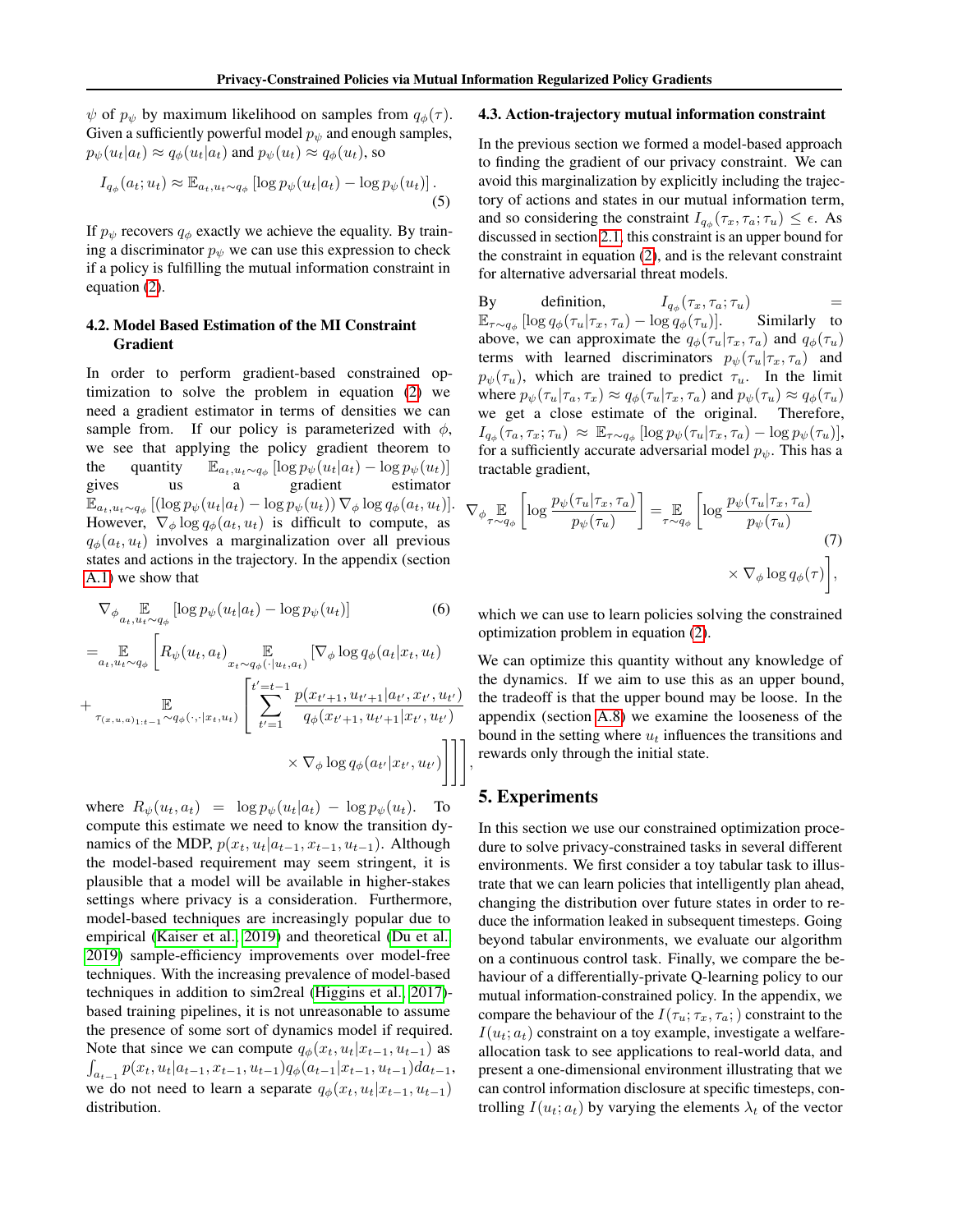| ents (Detailed pseudocode in section A.6)<br>Initialize Lagrange multipliers $\lambda \in \mathbb{R}_{\geq 0}^T$ , policy, dis-<br>criminator and baseline parameters $\phi, \psi, \theta$<br>while min over $\lambda$ not converged do<br>Change $\lambda$ by coordinate descent<br>while inner max-min over $\psi$ , $\phi$ not converged do<br>Draw batch $\tau_{1:B} \sim q_{\phi}(\tau)$<br>Take gradient step in $\psi$ with respect to likelihood<br>$\sum_{i=1}^{B} \sum_{t=1}^{T} \log q_{\psi}(u_{t,j} a_{t,j},t)$<br>Compute regularizer gradient $q_I$ via equation (7)<br>Compute policy gradient $g_p$ , with baseline $\theta$<br>Take gradient step in $\phi$ with gradient $g_p + \lambda^T g_I$<br>Take gradient step in $\theta$ with respect to mean | <b>Algorithm 1</b> Model-Based MI-Constrained Policy Gradi- |  |  |
|--------------------------------------------------------------------------------------------------------------------------------------------------------------------------------------------------------------------------------------------------------------------------------------------------------------------------------------------------------------------------------------------------------------------------------------------------------------------------------------------------------------------------------------------------------------------------------------------------------------------------------------------------------------------------------------------------------------------------------------------------------------------------|-------------------------------------------------------------|--|--|
|                                                                                                                                                                                                                                                                                                                                                                                                                                                                                                                                                                                                                                                                                                                                                                          |                                                             |  |  |
|                                                                                                                                                                                                                                                                                                                                                                                                                                                                                                                                                                                                                                                                                                                                                                          |                                                             |  |  |
|                                                                                                                                                                                                                                                                                                                                                                                                                                                                                                                                                                                                                                                                                                                                                                          |                                                             |  |  |
|                                                                                                                                                                                                                                                                                                                                                                                                                                                                                                                                                                                                                                                                                                                                                                          |                                                             |  |  |
|                                                                                                                                                                                                                                                                                                                                                                                                                                                                                                                                                                                                                                                                                                                                                                          |                                                             |  |  |
|                                                                                                                                                                                                                                                                                                                                                                                                                                                                                                                                                                                                                                                                                                                                                                          |                                                             |  |  |
|                                                                                                                                                                                                                                                                                                                                                                                                                                                                                                                                                                                                                                                                                                                                                                          |                                                             |  |  |
|                                                                                                                                                                                                                                                                                                                                                                                                                                                                                                                                                                                                                                                                                                                                                                          |                                                             |  |  |
|                                                                                                                                                                                                                                                                                                                                                                                                                                                                                                                                                                                                                                                                                                                                                                          |                                                             |  |  |
|                                                                                                                                                                                                                                                                                                                                                                                                                                                                                                                                                                                                                                                                                                                                                                          |                                                             |  |  |
|                                                                                                                                                                                                                                                                                                                                                                                                                                                                                                                                                                                                                                                                                                                                                                          |                                                             |  |  |
|                                                                                                                                                                                                                                                                                                                                                                                                                                                                                                                                                                                                                                                                                                                                                                          |                                                             |  |  |
|                                                                                                                                                                                                                                                                                                                                                                                                                                                                                                                                                                                                                                                                                                                                                                          |                                                             |  |  |
|                                                                                                                                                                                                                                                                                                                                                                                                                                                                                                                                                                                                                                                                                                                                                                          | squared error on returns                                    |  |  |
| end while                                                                                                                                                                                                                                                                                                                                                                                                                                                                                                                                                                                                                                                                                                                                                                |                                                             |  |  |
| end while                                                                                                                                                                                                                                                                                                                                                                                                                                                                                                                                                                                                                                                                                                                                                                |                                                             |  |  |

Algorithm 2 Model-Free MI-Constrained Policy Gradients (Detailed pseudocode in section [A.6\)](#page-15-1)

| Initialize Lagrange multiplier $\lambda \in \mathbb{R}_{\geq 0}$ , initial policy, |
|------------------------------------------------------------------------------------|
| discriminator and critic parameters $\phi$ , $\psi$ , $\theta$                     |
| while min over $\lambda$ not converged do                                          |
| Change $\lambda$ by coordinate descent                                             |
| while inner max-min over $\psi$ , $\phi$ not converged do                          |
| Draw batch of <i>B</i> trajectories $\tau_{1:B} \sim q_{\phi}(\tau)$               |
| Take gradient step in $\psi$ with respect to likelihood                            |
| $\sum_{i=1}^B \log q_{\psi}(\tau_{u,j} \tau_{a,j},\tau_{x,j})$                     |
| Compute policy gradient $g_p$ , with baseline $\theta$                             |
| Compute regularizer gradient $q_I$ via section 4.3.                                |
| Take gradient step in $\phi$ with gradient $g_p + \lambda g_I$                     |
| Take gradient step in $\theta$ with respect to mean                                |
| squared error on returns                                                           |
| end while                                                                          |
| end while                                                                          |

of Lagrange multipliers.

#### <span id="page-5-1"></span>5.1. Privacy in Internet Connections

We consider a toy example to illustrate the behavior of the policies learned with our regularizer. As a first goal, we want to show that our estimator is able to indeed reduce the mutual information between actions and sensitive state. We also want to illustrate that the learned policies exploit the structure of the problem in order to achieve the privacy constraints, such as taking early corrective actions which remove future u-dependence from actions. In other words, we want to show that the learned policy is not just choosing actions at random (which would trivially satisfy the mutual information constraint). To show this, we construct a tabular

example with a policy representing the actions of a virtual assistant tasked with connecting its owner to various web sites.

The agent's owner has one of  $n$  IP addresses. At each of  $T$ timesteps, the agent has a choice of connecting to the websites via n *mirrors*. The mirror corresponding to the owner's IP address will connect quickest, resulting in highest reward r ∗ . Connecting via the other mirrors results in a slower or intermittent connection, with lower reward  $r^- \ll r^*$ . The agent can also purchase a VPN, which gives no immediate reward but allows reasonably good connection to all mirrors at future timesteps, with reward  $r^- \ll r^{\text{VPN}} < r^*$  for connecting to any mirror. The binary non-sensitive state  $x \in \{0, 1\}$  represents whether the VPN has been purchased or not.

In this simple example, by inspection we see that the unconstrained optimal policy is simply to always choose the mirror corresponding to the owner's IP address, resulting in a total reward of  $Tr^*$ . The optimal policy<sup>[1](#page-5-0)</sup> under a privacy constraint on the IP address is to choose to activate the VPN on the first timestep, then choose any of the mirrors under the subsequent timesteps, resulting in a total reward of  $(T - 1)r^{\text{VPN}}$ . In our experiments we used  $n = 4$ . We consider solving the optimization problem in equation [\(4\)](#page-2-1) with  $\epsilon_t = 0$  (corresponding to the non-privacy constrained case) and  $\epsilon_t = 1$  (corresponding to the privacy-constrained case). In this simple setting, we use empirical frequencies of  $u_t$ ,  $a_t$  over a minibatch to compute the joint probability distribution  $p(u_t, a_t)$ . For the dynamics model, we use the ground-truth dynamics.

Our policy model is a fully-connected neural network with two 256-unit hidden layers. To reduce variance, we subtract off a value-function baseline, estimated with an MLP with two 64-hidden-unit layers. To encourage initial exploration, we add the entropy of the action distribution to the reward and anneal this term over time. We used the JAX differentiable programming framework [\(Bradbury et al., 2020\)](#page-8-18) for all experiments. Details of additional hyperparameters can be found in the appendix, in section [A.7.](#page-15-2)

**Results:** The policy that we learn under the privacy constraint exactly recovers the globally optimal privacyconstrained policy described in the section above. This policy activates the VPN on the first timestep and then always connects to the same mirror, regardless of  $u_t$ , so that the actions are independent of  $u_t$ . The non-privacy constrained policy always chooses the mirror which corresponds to the user's IP address, resulting in a  $(u_t, a_t)$ -distribution where  $u_t$  is completely disclosed by  $a_t$ . The average value of  $I(a_t; u_t)$  across the episode is 1.38 for the non-constrained

<span id="page-5-0"></span>Providing that  $\frac{T-1}{T} > \frac{r^{-}}{r^{\text{VPN}}}$ , which is the case for our setup with  $T = 10, r^{\text{VPN}} = 0.9, r^- = 0.5$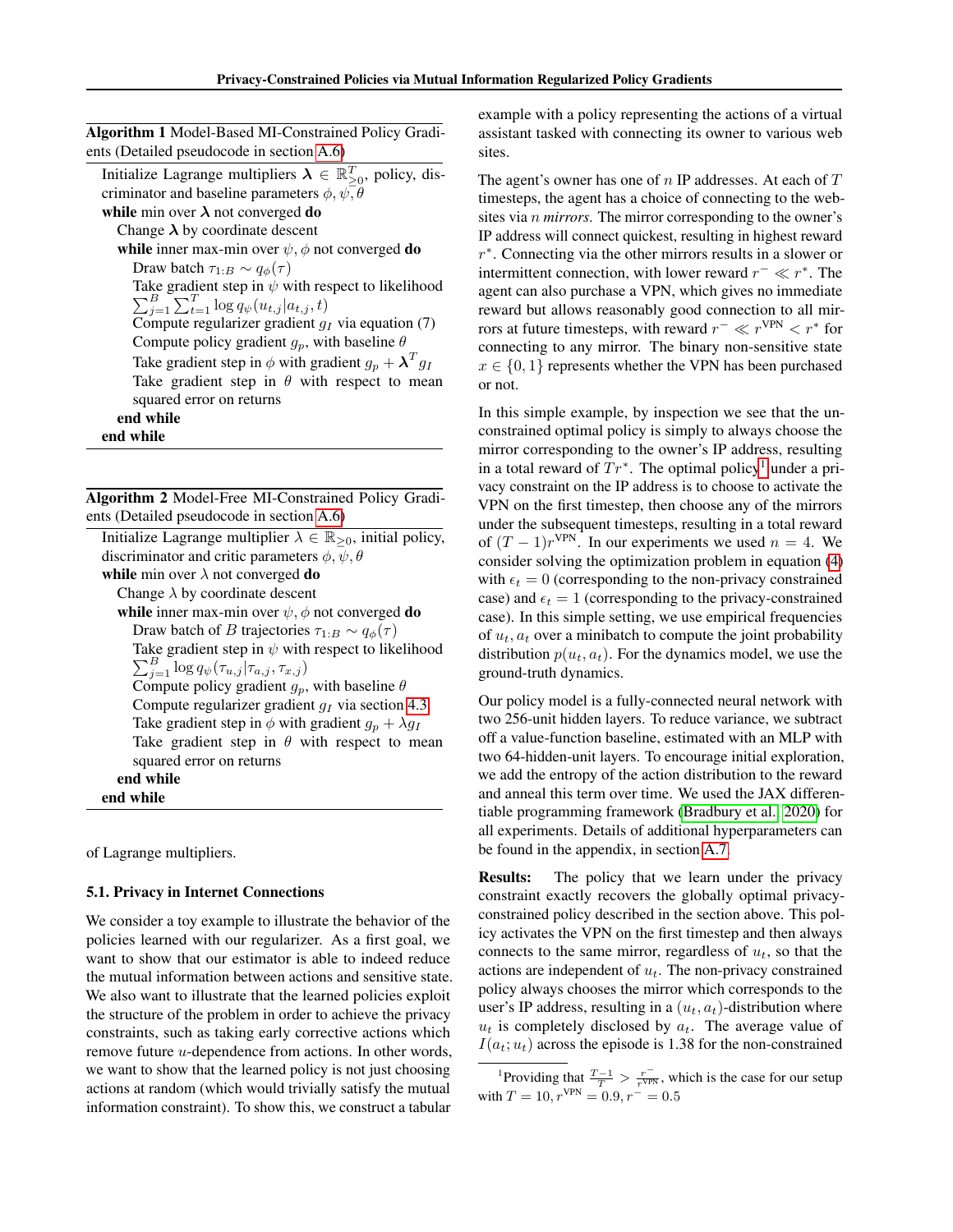policy and 0.0047 for the constrained policy. In the unconstrained policy this corresponds to  $\log 1/4 \approx 1.39$ . Trajectory samples are shown in figure [A.3.1.](#page-12-1) This illustrates that the learned constrained policies do indeed reduce  $I(a_t; u_t)$ , taking pre-emptive actions in order to limit the reduction in reward caused by obeying the constraint.

# 5.2. Private Control in a Continuous Domain

Our second experiment is on an abstract two-dimensional continuous control domain, illustrating the use of a learned discriminator  $p_{\psi}(u_t|a_t)$ , and an environment where  $u_t$ changes over the episode. The agent controls a particle under Newtonian dynamics. The agent has four possible actions, imposing a unit force in one of the four cardinal directions, with a reward proportional to the negative squared distance from the origin. The state is four dimensional, consisting of the coordinate positions  $x$  and  $u$  and corresponding velocities,  $(x, \dot{x}, u, \dot{u})$ . We consider the state variable u to be sensitive. At each timestep a random force is applied to the particle, distributed as an isotropic Gaussian. The goal is to keep the particle close to the origin subject to this random perturbing force.

For this experiment we instantiate an explicit adversarial model to predict  $u_t$  given  $a_t$ . We use an MLP with two 256unit hidden layers parameterizing the mean and variance of a Gaussian given the action at timestep  $T$ . We update the parameters of the adversary on each iteration. The unconditional prediction  $p(u_t)$  is found by fitting a Gaussian at each timestep to the empirical moments of the sampled minibatch's trajectories. The policy and critic architecture is the same as the previous experiment. Additional hyperparameters are described in the appendix, section A.5.

Results: The results are shown in figure 1. Trajectories from the u-constrained policy have a much higher variance in the u-direction, with correspondingly lower mutual information. Trajectories from the policy without the uconstraint have approximately equal variance in both directions. This illustrates that the use of a learned  $p_{\psi}(u_t|a_t)$ discriminator is practical on this domain. We also observe that the privacy-constrained trajectories are on average further away from the center, and so receive less reward. In other words, the policy trades off reward in order to satisfy the privacy constraint. We also plot  $I(a_t; u_t)$ , first assuming a Gaussian distribution (as is used for the discriminator in training), and then using a nonparametric kernel density estimator, which doesn't assume Gaussianity. We see that our policy learns to reduce the mutual information under a Gaussian assumption to zero, but the true MI as measured by the KDE starts to increase at later timesteps, as the distribution of u becomes more non-Gaussian. A more flexible density model for  $p(u_t|a_t)$ , such as a normalizing flow [\(Pa](#page-9-17)[pamakarios et al., 2019\)](#page-9-17), could be used to avoid a Gaussian

assumption in the density model.

### 5.3. Qualitative Comparison to Differentially Private Policies

We qualitatively compare the policies learned with our mutual information constraint to an  $(\epsilon, \delta)$  –differentially private Q-learning policy obtained via the DPQL algorithm described in [Wang & Hegde](#page-9-3) [\(2019\)](#page-9-3)using their implemen-tation<sup>[2](#page-6-0)</sup>. The provided implementation only supports a onedimensional continuous state, so we consider a reparameterization of the VPN environment described in section [5.1](#page-5-1) with  $n = 4$  mirrors, mapping the eight possible states  $(u = \{0, 1, 2, 3\}, \text{VPN} = \{0, 1\})$  to eight equal sub-regions of the interval  $[0, 1]$ . The inputs to DPQL are a differential privacy budget  $\epsilon$  and a noise level  $\sigma$ . As long as  $\sigma \geq \theta$ , the mechanism is then  $(\epsilon, \delta)$ -DP (in the sense described in section [3\)](#page-2-2) where  $\theta$ ,  $\delta$  are depend on the batch size, learning rate, Lipschitz constant of the value approximator and other parameters. We compare several values of  $\sigma$  with  $\epsilon = 0.05$ against our method.

Results A plot of the frequency of actions chosen in each state for the DPQL policy and our policy is given in the appendix, section [A.5.](#page-15-3) Higher values of  $\sigma$  for DPQL lead to more noise injected into the Q-value and so a more random distribution of actions. The higher values of  $\sigma$  for DPQL do lead to lower values of mutual information  $I(a_t; u_t)$ , as the policy is more random. However, the MI is not reduced exactly to zero. For the highest amount of noise,  $\sigma = 5.0$ , the MI was 0.11 with reward  $7.5 \pm 0.3$ , while our policy achieves a MI of 0.004 with reward  $8.10 \pm 0.01$  (the optimal reward under the mutual information constraint). This is expected, since the DPQL approach is not aimed at satisfying a MI constraint. However, this does illustrate that the existing DP formulation is not especially suited to the problem of minimizing disclosure of sensitive state variables. Our approach is able to take the feedback of the system into account and take preventative action to preserve privacy, while the DPQL approach simply adds noise to the policy.

#### 6. Discussion

By minimizing the mutual information between sensitive state variables and actions at a given timestep, we can learn policies whose actions do not reveal the value of sensitive state variables. There are many questions open for future work. A natural one is whether it is possible to form a model-free gradient estimator of  $I_{q_{\phi}}(a_t; u_t)$ . A final area of interest is if there are useful applications to *maximizing* the mutual informations instead of minimizing as we have done

<span id="page-6-0"></span> ${}^{2}$ Found at [https://github.com/wangbx66/](https://github.com/wangbx66/differentially-private-q-learning) [differentially-private-q-learning](https://github.com/wangbx66/differentially-private-q-learning)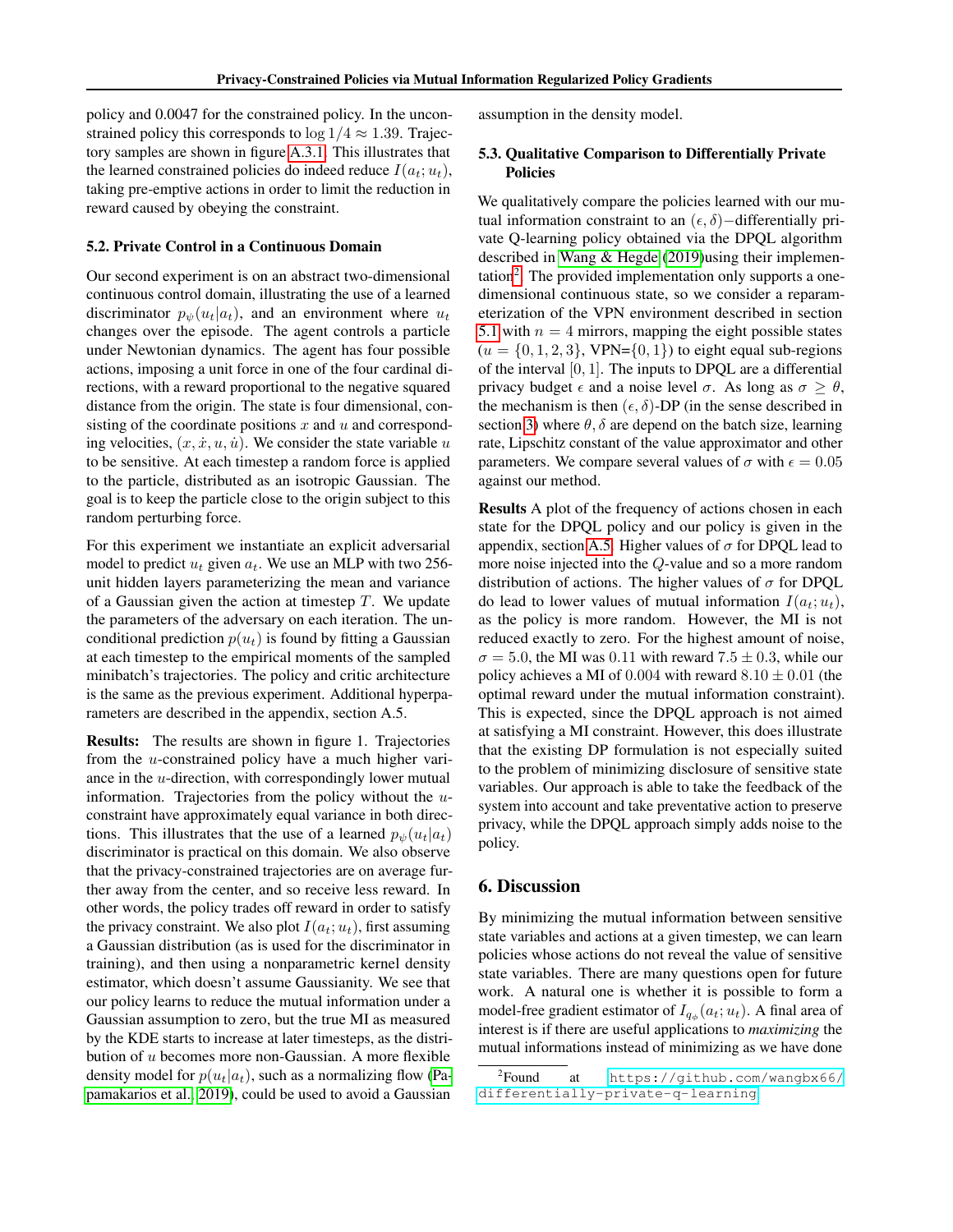

Figure 1. A batch of 128 trajectories for the 2d control task, u-unconstrained (left) and -constrained (right). We see that the constraint forces the policy to induce much more variance in the u-direction in the constrained case, with correspondingly much less mutual information between  $a_t$  and  $u_t$ . Since the trajectories on the right are on average further away from the center, satisfying the privacy constraint results in a policy with lower reward. This environment has an unavoidable tradeoff between reward and privacy. Our policy reduces the MI to zero when computed via a Gaussian discriminator, but this diverges from the MI as estimated by a nonparametric KDE at later timesteps as the distribution of  $u$  is less Gaussian.

throughout.

### Acknowledgements

This research was supported by NSF (#1651565, #1522054, #1733686), ONR (N00014-19-1-2145), AFOSR (FA9550- 19-1-0024), FLI, and the Stanford Catalyst for Collaborative Solutions program.

# Ethics Statement

Privacy is being increasingly considered as an important property for ML systems that are deployed in the real world. The ability for RL systems to keep certain sensitive parts of the state hidden will be increasingly useful as reinforcement learning systems become more widespread. For instance, we would prefer private details to not be inadvertently disclosed when RL algorithms work on our behalf. We hope that by introducing our problem setting, we foster debate around the notion of policies disclosing possibly sensitive states. The estimators that we introduce allow us to train agents that carry out their goals while privacy-constrained, giving

a pathway to meet any future legal or societal requirements for state-private RL algorithms.

It is hard to predict the possible downsides of our work. One possible undesirable outcome could be in adversarial situations with competing agents. Our methods may allow training of agents that hide relevant parts of their decisionrelevant state in order to outcompete other agents. It is hard to predict the extent to which this would impact areas such as cyberwarfare or possible use of RL in autonomous weapons. However, there is also the potential for our method to *maximize* the state-information disclosed, which could be used to improve cooperation between agents in multiagent systems.

### References

- <span id="page-7-0"></span>A., P. L. and Fu, M. Risk-Sensitive Reinforcement Learning: A Constrained Optimization Viewpoint. *arXiv:1810.09126 [cs, math, stat]*, October 2018.
- <span id="page-7-1"></span>Agarwal, N. and Singh, K. The price of differential privacy for online learning. In *Proceedings of the 34th Inter-*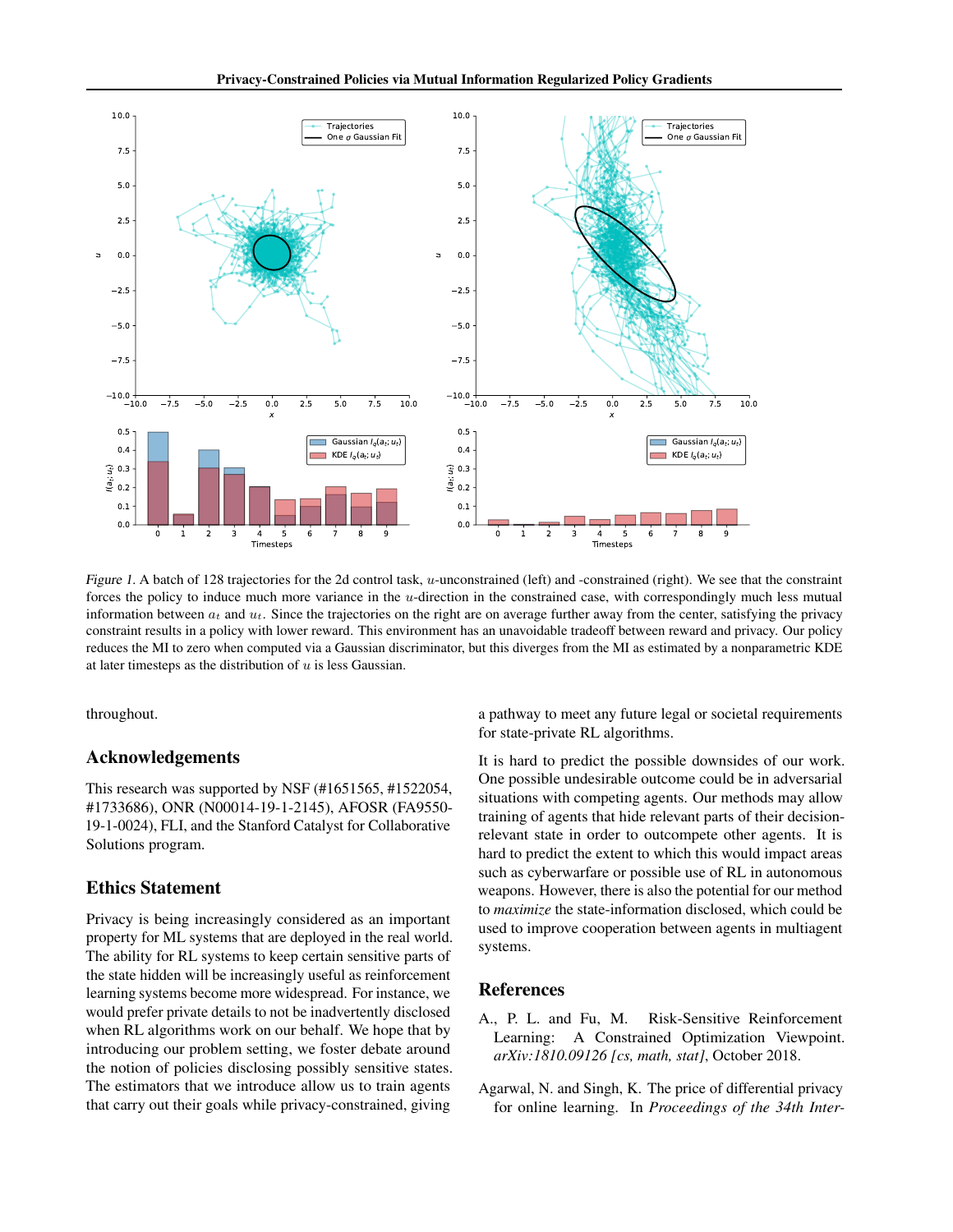*national Conference on Machine Learning - Volume 70*, ICML'17, pp. 32–40, Sydney, NSW, Australia, August 2017. JMLR.org.

- <span id="page-8-7"></span>Altman, E. *Constrained Markov Decision Processes*. Stochastic Modeling. Chapman & Hall/CRC, Boca Raton ; London, 1999. ISBN 978-0-8493-0382-1.
- <span id="page-8-8"></span>Anderson, M. J. *The American Census: A Social History*. Yale Univ. Press, New Haven, 3rd edition, 1988. ISBN 978-0-300-04709-7. OCLC: 255721580.
- <span id="page-8-11"></span>Basu, D., Dimitrakakis, C., and Tossou, A. Differential privacy for multi-armed bandits: What is it and what is its cost? *arXiv preprint arXiv:1905.12298*, 2019.
- <span id="page-8-18"></span>Bradbury, J., Frostig, R., Hawkins, P., Johnson, M. J., Leary, C., Maclaurin, D., and Wanderman-Milne, S. JAX: Composable transformations of Python+NumPy programs}, 2020.
- <span id="page-8-3"></span>Dalal, G., Dvijotham, K., Vecerik, M., Hester, T., Paduraru, C., and Tassa, Y. Safe Exploration in Continuous Action Spaces. *arXiv:1801.08757 [cs]*, January 2018.
- <span id="page-8-16"></span>Du, S. S., Kakade, S. M., Wang, R., and Yang, L. F. Is a Good Representation Sufficient for Sample Efficient Reinforcement Learning? *arXiv:1910.03016 [cs, math, stat]*, October 2019.
- <span id="page-8-13"></span>du Pin Calmon, F. and Fawaz, N. Privacy against statistical inference. In *2012 50th Annual Allerton Conference on Communication, Control, and Computing (Allerton)*, pp. 1401–1408, October 2012. doi: 10.1109/Allerton.2012. 6483382.
- <span id="page-8-4"></span>Dwork, C., McSherry, F., Nissim, K., and Smith, A. Calibrating Noise to Sensitivity in Private Data Analysis. In Halevi, S. and Rabin, T. (eds.), *Theory of Cryptography*, Lecture Notes in Computer Science, pp. 265–284, Berlin, Heidelberg, 2006. Springer. ISBN 978-3-540-32732-5. doi: 10.1007/11681878\_14.
- <span id="page-8-19"></span>Fang, B., Jiang, M., Shen, J., Cheng, P.-Y., and Chivukula, M. Food Fairness: An Artificial Intelligence Perspective for SNAP Allocation. *Workshop on AI for Social Good, IJCAI*, pp. 5, 2019.
- <span id="page-8-1"></span>Gauci, J., Conti, E., Liang, Y., Virochsiri, K., He, Y., Kaden, Z., Narayanan, V., Ye, X., Chen, Z., and Fujimoto, S. Horizon: Facebook's Open Source Applied Reinforcement Learning Platform. *arXiv:1811.00260 [cs, stat]*, September 2019.
- <span id="page-8-5"></span>Goyal, A., Islam, R., Strouse, D., Ahmed, Z., Botvinick, M., Larochelle, H., Levine, S., and Bengio, Y. InfoBot: Transfer and Exploration via the Information Bottleneck. *arXiv preprint arXiv:1901.10902*, 2019.
- <span id="page-8-0"></span>Haarnoja, T., Zhou, A., Abbeel, P., and Levine, S. Soft Actor-Critic: Off-Policy Maximum Entropy Deep Reinforcement Learning with a Stochastic Actor. In *International Conference on Machine Learning*, pp. 1856–1865, 2018.
- <span id="page-8-17"></span>Higgins, I., Pal, A., Rusu, A., Matthey, L., Burgess, C., Pritzel, A., Botvinick, M., Blundell, C., and Lerchner, A. DARLA: Improving zero-shot transfer in reinforcement learning. In *Proceedings of the 34th International Conference on Machine Learning-Volume 70*, pp. 1480–1490, 2017.
- <span id="page-8-14"></span>Jabbari, S., Joseph, M., Kearns, M., Morgenstern, J., and Roth, A. Fairness in reinforcement learning. In *Proceedings of the 34th International Conference on Machine Learning-Volume 70*, pp. 1617–1626. JMLR. org, 2017.
- <span id="page-8-15"></span>Kaiser, L., Babaeizadeh, M., Milos, P., Osinski, B., Campbell, R. H., Czechowski, K., Erhan, D., Finn, C., Kozakowski, P., Levine, S., Mohiuddin, A., Sepassi, R., Tucker, G., and Michalewski, H. Model-Based Reinforcement Learning for Atari. *arXiv:1903.00374 [cs, stat]*, March 2019.
- <span id="page-8-20"></span>Kingma, D. P. and Ba, J. Adam: A method for stochastic optimization. *International Conference on Learning Representations*, 2015.
- <span id="page-8-6"></span>Liao, J., Sankar, L., Calmon, F. P., and Tan, V. Y. F. Hypothesis testing under maximal leakage privacy constraints. In *2017 IEEE International Symposium on Information Theory (ISIT)*, pp. 779–783, June 2017. doi: 10.1109/ISIT.2017.8006634.
- <span id="page-8-12"></span>Mir, D. J. Information-Theoretic foundations of differential privacy. In *Proceedings of the 5th International Conference on Foundations and Practice of Security*, FPS'12, pp. 374–381, Berlin, Heidelberg, October 2012. Springer-Verlag. ISBN 978-3-642-37118-9. doi: 10.1007/978-3-642-37119-6\_25.
- <span id="page-8-10"></span>Mishra, N. and Thakurta, A. (Nearly) optimal differentially private stochastic multi-arm bandits. In *Proceedings of the Thirty-First Conference on Uncertainty in Artificial Intelligence*, UAI'15, pp. 592–601, Arlington, Virginia, USA, July 2015. AUAI Press. ISBN 978-0-9966431-0-8.
- <span id="page-8-2"></span>Nabi, R., Malinsky, D., and Shpitser, I. Learning Optimal Fair Policies. *Proceedings of machine learning research*, 97:4674–4682, June 2019. ISSN 2640-3498.
- <span id="page-8-9"></span>Neel, S. and Roth, A. Mitigating bias in adaptive data gathering via differential privacy. In *International Conference on Machine Learning*, pp. 3720–3729, 2018.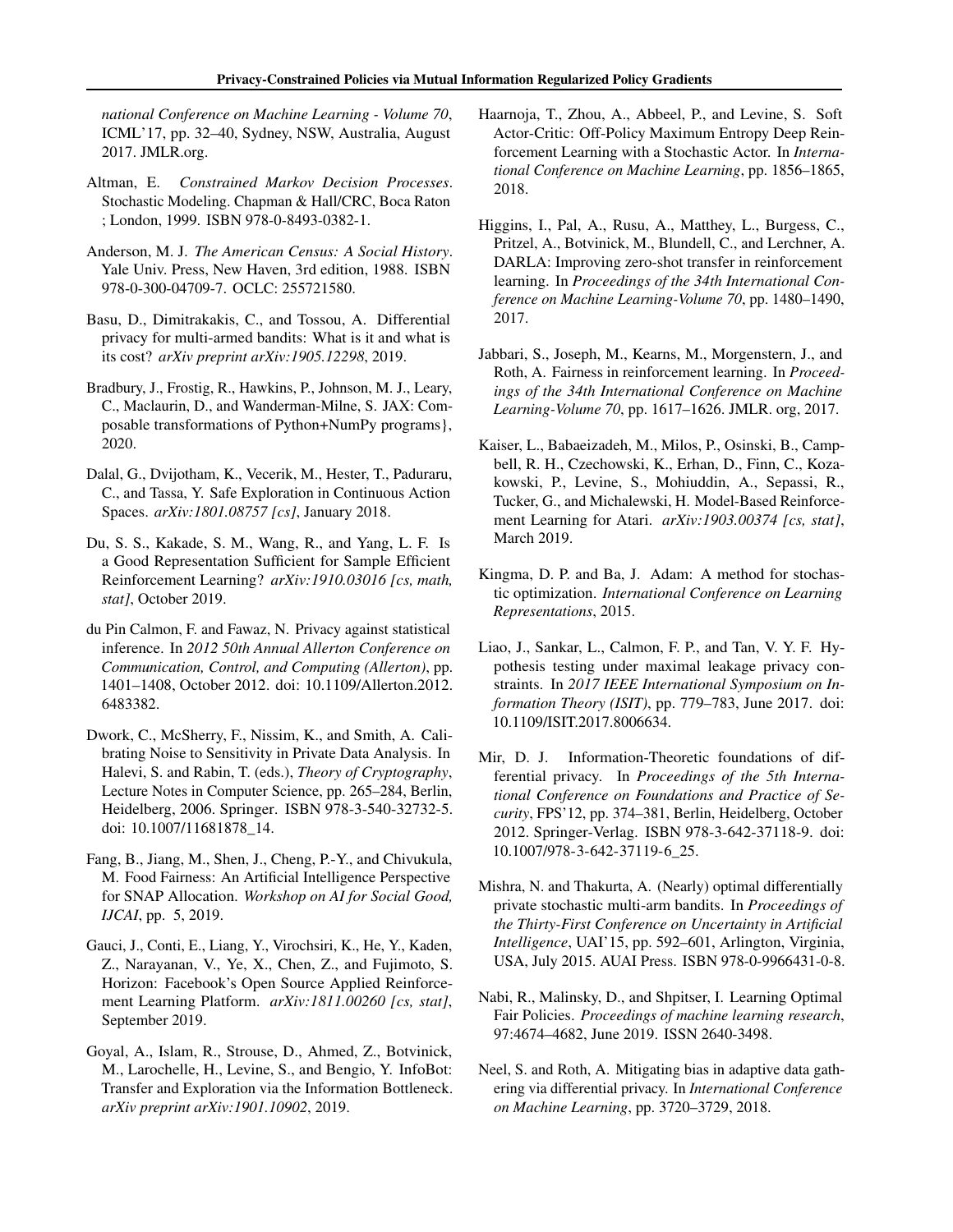- <span id="page-9-16"></span>Nowozin, S., Cseke, B., and Tomioka, R. F-gan: Training generative neural samplers using variational divergence minimization. In *Advances in Neural Information Processing Systems*, pp. 271–279, 2016.
- <span id="page-9-7"></span>Paninski, L. Estimation of Entropy and Mutual Information. *Neural Computation*, 15(6):1191–1253, June 2003. ISSN 0899-7667, 1530-888X. doi: 10.1162/ 089976603321780272.
- <span id="page-9-17"></span>Papamakarios, G., Nalisnick, E., Rezende, D. J., Mohamed, S., and Lakshminarayanan, B. Normalizing Flows for Probabilistic Modeling and Inference. *arXiv:1912.02762 [cs, stat]*, December 2019.
- <span id="page-9-1"></span>Sajed, T. and Sheffet, O. An Optimal Private Stochastic-MAB Algorithm Based on an Optimal Private Stopping Rule. *arXiv:1905.09383 [cs, stat]*, May 2019.
- <span id="page-9-8"></span>Sakuma, J., Kobayashi, S., and Wright, R. N. Privacypreserving reinforcement learning. In *Proceedings of the 25th International Conference on Machine Learning - ICML '08*, pp. 864–871, Helsinki, Finland, 2008. ACM Press. ISBN 978-1-60558-205-4. doi: 10.1145/1390156. 1390265.
- <span id="page-9-2"></span>Shariff, R. and Sheffet, O. Differentially private contextual linear bandits. In *Proceedings of the 32nd International Conference on Neural Information Processing Systems*, NIPS'18, pp. 4301–4311, Red Hook, NY, USA, December 2018. Curran Associates Inc.
- <span id="page-9-0"></span>Silver, D., Huang, A., Maddison, C. J., Guez, A., Sifre, L., van den Driessche, G., Schrittwieser, J., Antonoglou, I., Panneershelvam, V., Lanctot, M., Dieleman, S., Grewe, D., Nham, J., Kalchbrenner, N., Sutskever, I., Lillicrap, T., Leach, M., Kavukcuoglu, K., Graepel, T., and Hassabis, D. Mastering the game of Go with deep neural networks and tree search. *Nature*, 529(7587):484– 489, January 2016. ISSN 0028-0836, 1476-4687. doi: 10.1038/nature16961.
- <span id="page-9-11"></span>Smith, A. and Thakurta, A. (Nearly) optimal algorithms for private online learning in full-information and bandit settings. In *Proceedings of the 26th International Conference on Neural Information Processing Systems - Volume 2*, NIPS'13, pp. 2733–2741, Red Hook, NY, USA, December 2013. Curran Associates Inc.
- <span id="page-9-15"></span>Song, J., Kalluri, P., Grover, A., Zhao, S., and Ermon, S. Learning Controllable Fair Representations. *Proceedings of the 22nd International Conference on Artificial Intelligence and Statistics (AISTATS)*, 2019.
- <span id="page-9-5"></span>Strouse, D. J., Kleiman-Weiner, M., Tenenbaum, J., Botvinick, M., and Schwab, D. J. Learning to share and hide intentions using information regularization. In

*Advances in Neural Information Processing Systems*, pp. 10249–10259, 2018.

- <span id="page-9-6"></span>Sutton, R. S. and Barto, A. G. *Reinforcement Learning: An Introduction*. Adaptive Computation and Machine Learning Series. The MIT Press, Cambridge, Massachusetts, second edition, 2018. ISBN 978-0-262-03924-6.
- <span id="page-9-10"></span>Tossou, A. C. Y. and Dimitrakakis, C. Algorithms for differentially private multi-armed bandits. In *Proceedings of the Thirtieth AAAI Conference on Artificial Intelligence*, AAAI'16, pp. 2087–2093, Phoenix, Arizona, February 2016. AAAI Press.
- <span id="page-9-13"></span>van Dijk, S. G. and Polani, D. Grounding subgoals in information transitions. In *2011 IEEE Symposium on Adaptive Dynamic Programming and Reinforcement Learning (ADPRL)*, pp. 105–111, April 2011. doi: 10.1109/ADPRL.2011.5967384.
- <span id="page-9-4"></span>Vietri, G., Balle, B., Krishnamurthy, A., and Wu, Z. S. Private reinforcement learning with PAC and regret guarantees. *International Conference on Machine Learning*, 2020.
- <span id="page-9-3"></span>Wang, B. and Hegde, N. Privacy-preserving Q-Learning with Functional Noise in Continuous State Spaces. In *Advances in Neural Information Processing Systems*, 2019.
- <span id="page-9-12"></span>Wang, W., Ying, L., and Zhang, J. On the Relation Between Identifiability, Differential Privacy, and Mutual-Information Privacy. *IEEE Transactions on Information Theory*, 62(9):5018–5029, September 2016. ISSN 1557- 9654. doi: 10.1109/TIT.2016.2584610.
- <span id="page-9-14"></span>Zemel, R., Wu, Y., Swersky, K., Pitassi, T., and Dwork, C. Learning fair representations. In *International Conference on Machine Learning*, pp. 325–333, 2013.
- <span id="page-9-9"></span>Zhang, S. and Makedon, F. Privacy preserving learning in negotiation. In *Proceedings of the 2005 ACM Symposium on Applied Computing*, SAC '05, pp. 821– 825, New York, NY, USA, March 2005. Association for Computing Machinery. ISBN 978-1-58113-964-8. doi: 10.1145/1066677.1066865.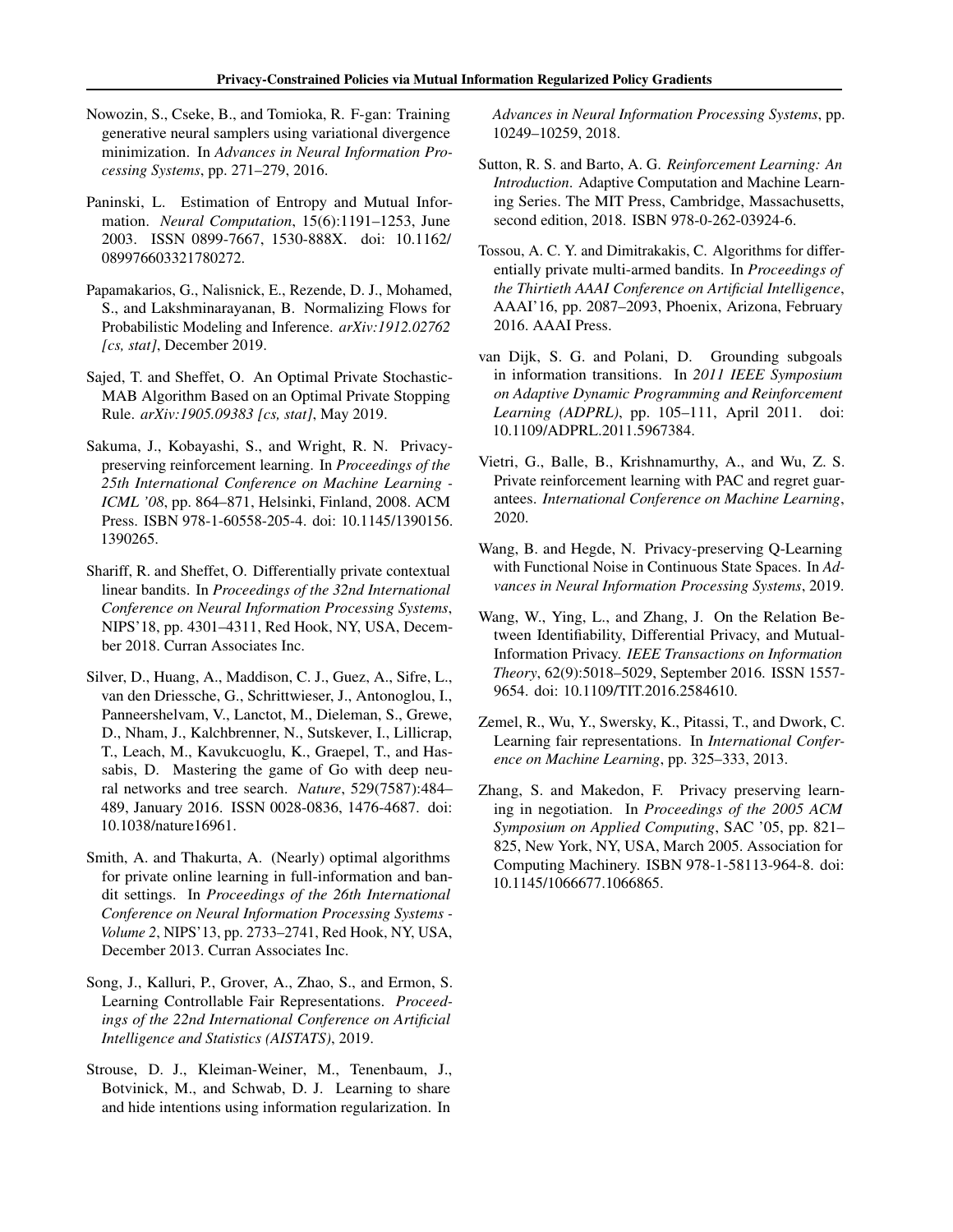# A. Appendix/Supplemental

# <span id="page-10-0"></span>A.1. Model-Based Gradient Estimation

If we have a model-based setup, we can estimate the gradient of the mutual information constraint  $I_{q_{\phi}}(a_t; u_t)$  directly as follows, without introducing any x terms. We define the approximate mutual information objective  $R(\psi)$ .

$$
R(\psi) = \mathbb{E}_{a_t, u_t \sim q_\phi} \left[ \log p_\psi(u_t | a_t) - \log p_\psi(u_t) \right]. \tag{8}
$$

Now the derivative can be computed as

$$
\nabla_{\phi} R(\psi) = \mathbb{E}_{a_t, u_t \sim q_{\phi}} \left[ (\log p_{\psi}(u_t | a_t) - \log p_{\psi}(u_t)) \nabla_{\phi} \log q_{\phi}(a_t, u_t) \right],\tag{9}
$$

but we now have an issue where it's not clear how to obtain  $\nabla_{\phi} \log q_{\phi}(a_t, u_t)$ , as we only typically have access to  $q_{\phi}(a_t|x_t, u_t)$  while  $q_{\phi}(a_t, u_t) = \int_{x_t} q_{\phi}(a_t, x_t, u_t) dx_t = \int_{x_t} q_{\phi}(a_t|x_t, u_t) q_{\phi}(x_t, u_t) dx_t$ . Differentiating through the logarithm, we get

$$
\nabla_{\phi} \log q_{\phi}(a_t, u_t) = \nabla_{\phi} \log \int_{x_t} q_{\phi}(a_t, x_t, u_t) dx_t.
$$
\n
$$
\nabla_{\phi} \int_{a_t} q_{\phi}(a_t, x_t, u_t) dx.
$$
\n(10)

<span id="page-10-1"></span>
$$
=\frac{\nabla_{\phi} \int_{x_t} q_{\phi}(a_t, x_t, u_t) dx_t}{q_{\phi}(a_t, u_t)}.
$$
\n(11)

Now, we evaluate the numerator and get

$$
\nabla_{\phi} \int_{x_t} q_{\phi}(a_t, x_t, u_t) dx_t = \int_{x_t} \nabla_{\phi} q_{\phi}(a_t, x_t, u_t) dx_t
$$
\n(12)

$$
= \int_{x_t} q_{\phi}(a_t, x_t, u_t) \nabla_{\phi} \log q_{\phi}(a_t, x_t, u_t) dx_t \tag{13}
$$

$$
= \mathbb{E}_{x_t \sim q_\phi(\cdot | u_t, a_t)} \left[ q_\phi(u_t, a_t) (\nabla_\phi \log q_\phi(a_t | x_t, u_t) + \nabla_\phi \log q_\phi(x_t, u_t)) \right],\tag{14}
$$

and we observe that the  $q_{\phi}(a_t, u_t)$  term cancels with the denominator in equation [11,](#page-10-1) so we have

$$
\nabla_{\phi} R(\psi) = \mathbb{E}_{a_t, u_t \sim q_{\phi}} \left[ R_{\psi}(u_t, a_t) \mathbb{E}_{x_t \sim q_{\phi}(\cdot | u_t, a_t)} \left[ \nabla_{\phi} \log q_{\phi}(a_t | x_t, u_t) + \nabla_{\phi} \log q_{\phi}(x_t, u_t) \right] \right]
$$
(15)

Then, we want to find

$$
\nabla_{\phi} \log q_{\phi}(x_t, u_t) = \frac{\nabla_{\phi} q_{\phi}(x_t, u_t)}{q_{\phi}(x_t, u_t)}
$$
(16)

with

$$
q_{\phi}(x_t, u_t) = \int_{a'_t, x_{t-1}, u_{t-1}} q_{\phi}(a'_t, x_t, x_{t-1}, u_t, u_{t-1}) da dx_{t-1} du_{t-1}
$$
\n(17)

$$
=\int_{a'_t,x_{t-1},u_{t-1}} q_{\phi}(a'_t|x_t,u_t,u_{t-1})q_{\phi}(x_t,u_t|x_{t-1},u_{t-1})q_{\phi}(x_{t-1},u_{t-1})d\,dx_{t-1}du_{t-1}.\tag{18}
$$

where we use the Markov property  $q_{\phi}(a_t|x_t, x_{t-1}, u_t, u_{t-1}) = q_{\phi}(a_t|x_t, u_t)$ . So

$$
\nabla q_{\phi}(x_t, u_t) = \nabla_{\phi} \int_{a'_t, x_{t-1}, u_{t-1}} q_{\phi}(a'_t, x_t, x_{t-1}, u_t, u_{t-1}) da dx_{t-1} du_{t-1}
$$
\n(19)

$$
= \int_{a'_t, x_{t-1}, u_{t-1}} q_{\phi}(a'_t, x_t, x_{t-1}, u_t, u_{t-1}) \nabla_{\phi} \log q_{\phi}(a'_t, x_t, x_{t-1}, u_t, u_{t-1}) da'_t dx_{t-1} du_{t-1} \tag{20}
$$

$$
=q_{\phi}(x_t, u_t) \int_{a'_t, x_{t-1}, u_{t-1}} q_{\phi}(a'_t, x_{t-1}, u_{t-1}|x_t, u_t) \left[\nabla_{\phi} \log q_{\phi}(a'_t|x_t, u_t)\right]
$$
(21)

$$
+\nabla_{\phi} \log q_{\phi}(x_t, u_{t-1}|x_{t-1}, u_t) + \nabla_{\phi} \log q_{\phi}(x_{t-1}, u_{t-1})] da'_t dx_{t-1} du_{t-1}.
$$
\n(22)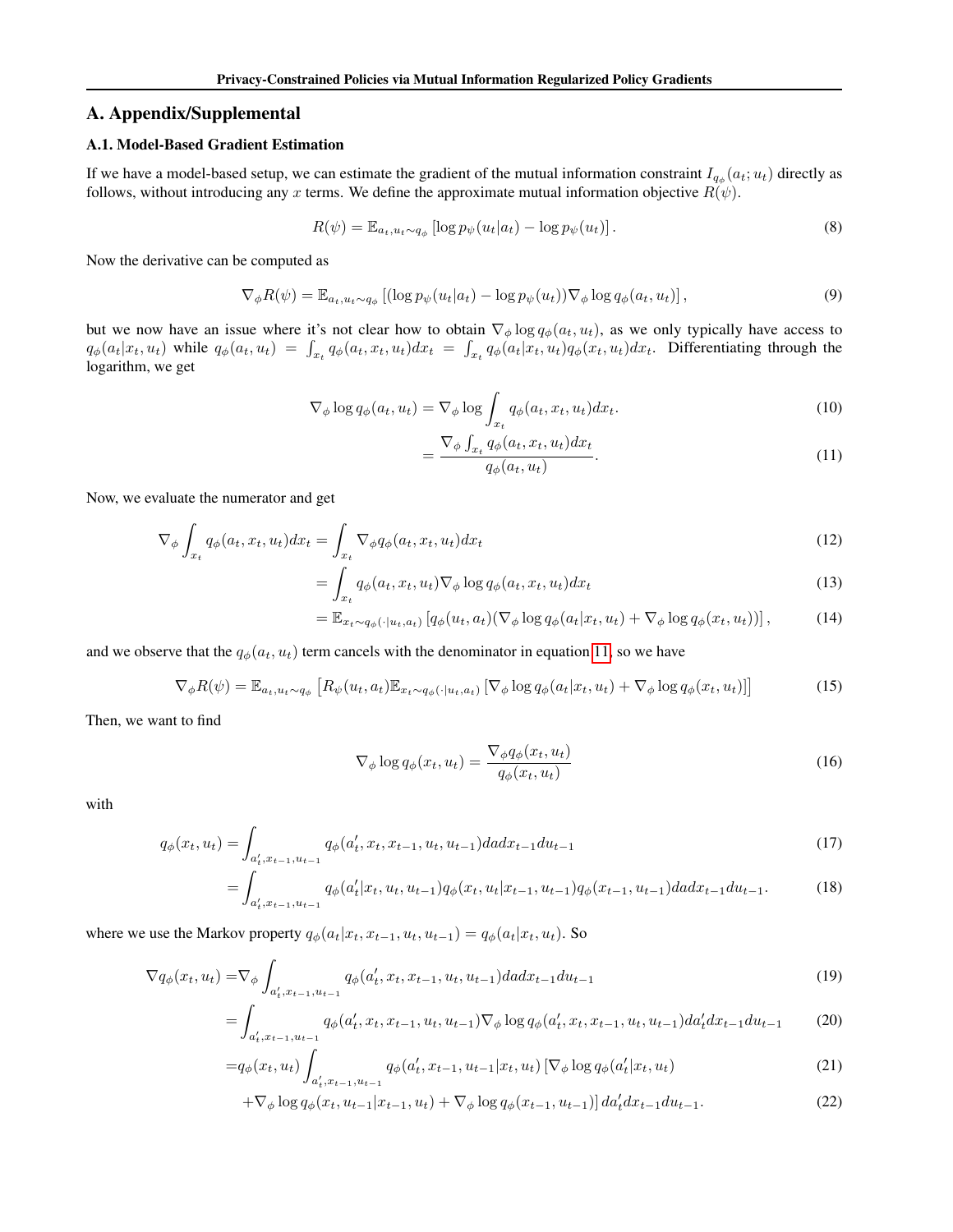So

$$
\nabla_{\phi} \log q_{\phi}(x_t, u_t) = \int_{a'_t, x_{t-1}, u_{t-1}} q_{\phi}(a'_t, x_{t-1}, u_{t-1} | x_t, u_t) \left[ \nabla_{\phi} \log q_{\phi}(a'_t | x_t, u_t) \right]
$$
(23)

$$
+\nabla_{\phi} \log q_{\phi}(x_t, u_t | x_{t-1}, u_{t-1}) + \nabla_{\phi} \log q_{\phi}(x_{t-1}, u_{t-1})] \, da'_t dx_{t-1} u_{t-1} \tag{24}
$$

$$
= \mathbb{E}_{a'_t, x_{t-1}, u_{t-1} \sim q_{\phi}(\cdot, \cdot | x_t, u_t)} \left[ \nabla_{\phi} \log q_{\phi}(x_t, u_t | x_{t-1}, u_{t-1}) + \nabla_{\phi} \log q_{\phi}(x_{t-1}, u_{t-1}) \right],\tag{25}
$$

$$
=\mathbb{E}_{x_{t-1},u_{t-1}\sim q_{\phi}(\cdot|x_t,u_t)}\left[\nabla_{\phi}\log q_{\phi}(x_t,u_t|x_{t-1},u_{t-1})+\nabla_{\phi}\log q_{\phi}(x_{t-1},u_{t-1})\right],\tag{26}
$$

<span id="page-11-0"></span>(27)

where the first term on line [23](#page-11-0) is zero by the fact that  $\mathbb{E}_{a \sim q_\phi} [\nabla_\phi \log q_\phi(a)] = 0$ . Now we have

$$
q_{\phi}(x_t, u_t | x_{t-1}, u_{t-1}) = \int_{a'_{t-1}} p(x_t, u_t | a'_{t-1}, x_{t-1}, u_{t-1}) q_{\phi}(a'_{t-1} | x_{t-1}, u_{t-1}) da'_{t-1}.
$$
\n(28)

So

$$
\nabla_{\phi} \log q_{\phi}(x_t | x_{t-1}, u_{t-1}) = \frac{1}{q_{\phi}(x_t, u_t | x_{t-1}, u_{t-1})} \int_{a'_{t-1}} p(x_t, u_t | a'_{t-1}, x_{t-1}, u_{t-1}) \tag{29}
$$

$$
\cdot q_{\phi}(a'_{t-1}|x_{t-1}, u_{t-1}) \nabla_{\phi} \log q_{\phi}(a'_{t-1}|x_{t-1}, u_{t-1}) da'_{t-1}
$$
\n
$$
(30)
$$

$$
= \frac{1}{q_{\phi}(x_t, u_t | x_{t-1}, u_{t-1})} \mathbb{E}_{a'_{t-1} \sim q_{\phi}(\cdot | x_{t-1}, u_{t-1})} \left[ p(x_t, u'_t | a'_{t-1}, x_{t-1}, u_{t-1}) \right]
$$
(31)

$$
\cdot \nabla_{\phi} \log q_{\phi}(a'_{t-1}|x_{t-1}, u_{t-1})]. \tag{32}
$$

So our expression for the gradient is

$$
\nabla_{\phi} R(\psi) =
$$
\n
$$
\mathbb{E} \left[ R_{\psi}(u, a) \mathbb{E} \left[ \left[ \left[ \nabla_{\psi} \log g_{\psi}(a) x, u_{\psi} \right] \right] \right] \right]
$$
\n(33)

$$
\mathbb{E}_{a_t, u_t \sim q_\phi} \left[ R_\psi(u_t, a_t) \mathbb{E}_{x_t \sim q_\phi(\cdot | u, a_t)} \left[ \nabla_\phi \log q_\phi(a_t | x_t, u_t) \right] \right]
$$
\n
$$
+ \mathbb{E}_{x_{t-1}, a_{t-1}, u_{t-1} \sim q_\phi(\cdot, \cdot | x_t, u_t)} \left[ \frac{p(x_t, u_t | a_{t-1}, x_{t-1}, u_{t-1})}{q_\phi(x_t, u_t | x_{t-1}, u_{t-1})} \nabla_\phi \log q_\phi(a_{t-1} | x_{t-1}, u_{t-1}) + \nabla_\phi \log q_\phi(x_{t-1}, u_{t-1}) \right] \right].
$$
\n(34)

<span id="page-11-1"></span>
$$
\begin{array}{c}\n(35)\n\end{array}
$$

### By repeating the decomposition we have

$$
\nabla_{\phi} \mathbb{E}_{a_t, ut_t \sim q_{\phi}} \left[ \log p_{\psi}(u_t | a_t) - \log p(u_t) \right] = \tag{36}
$$

$$
\mathbb{E}_{a_t, u_t \sim q_\phi} \left[ R_\psi(u_t, a_t) \mathbb{E}_{x_t \sim q_\phi(\cdot | u_t, a_t)} \left[ \nabla_\phi \log q_\phi(a_t | x_t, u_t) \right] \right] \tag{37}
$$

$$
+\mathbb{E}_{\tau_{x_{1:t-1}},\tau_{u_{1:t-1}},\tau_{a_{1:t-1}}\sim q_{\phi}(\cdot,\cdot|x_t,u_t)}\left[ (38)\right]
$$

$$
\sum_{t'=1}^{t'=t-1} \frac{p(x_{t'+1}, u_{t'+1}|a_{t'}, x_{t'}, u_{t'})}{q_{\phi}(x_{t'+1}, u_{t'+1}|x_{t'}, u_{t'})} \nabla_{\phi} \log q_{\phi}(a_{t'}|x_{t'}, u_{t'}) \Bigg]
$$
, (39)

What do we need to compute this gradient estimator?

- We need to be able to sample from  $\tau_{x_{1:t-1}}, \tau_{a_{1:t-1}}, \tau_{u_{1:t-1}}$ , which we can get from trajectory samples.
- We need to be able to compute  $q_{\phi}(x_t, u_t|x_{t-1}, u_{t-1})$ , and  $p(x_t, u_t|a_{t-1}, x_{t-1}, u_{t-1})$ . In practice we can use  $p(x_t, u_t|a_{t-1}, x_{t-1}, u_{t-1})$  to compute  $q_{\phi}(x_t, u_t|x_{t-1}, u_{t-1})$  because  $q_{\phi}(x_t, u_t|x_{t-1}, u_{t-1})$  =  $\mathbb{E}_{a_{t-1}\sim q_{\phi}(\cdot|x_{t-1},u_{t-1})}[p(x_t,u_t|x_{t-1},a_{t-1},u_{t-1})]$

Of course a special case is  $t = 1$ , where we have  $\nabla_{\phi} p(x_1, u_1) = 0$ , so

$$
\nabla_{\phi} R_1(\phi) = \tag{40}
$$

$$
\mathbb{E}_{a_1, u_1 \sim q_\phi} \left[ R_\psi(u_1, a_1) \mathbb{E}_{x_1, \sim q_\phi(\cdot | u_1, a_1)} \left[ \nabla_\phi \log q_\phi(a_1 | x_1, u_1) \right] \right]. \tag{41}
$$

with  $R_{\psi}(u_1, a_1) = [(\log q_{\psi}(u_1|a_1) - \log p(u_1))].$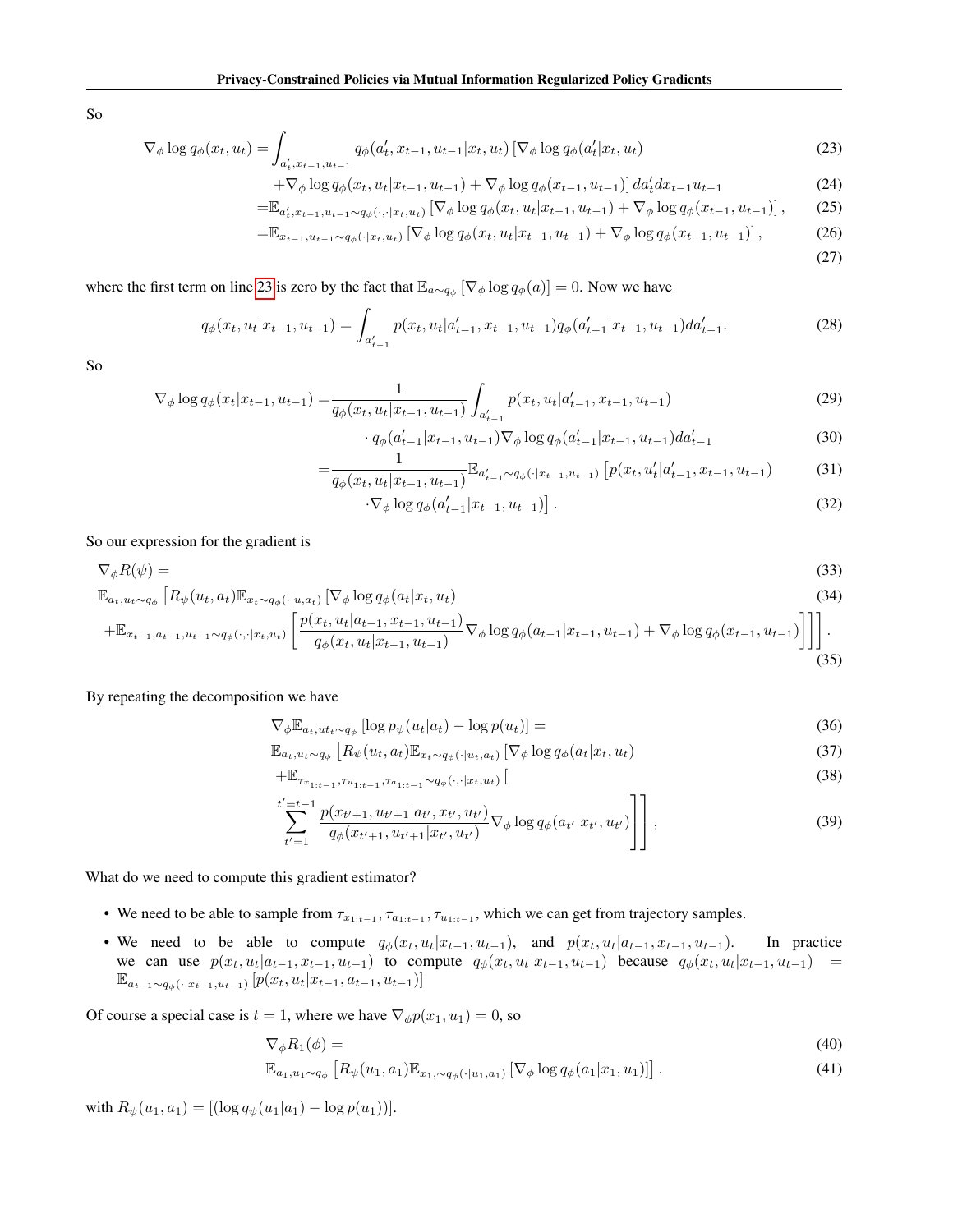### <span id="page-12-0"></span>A.2.  $I(\tau_a; \tau_u)$  Regularizer

As discussed in the main body, another possible threat model is an adversary aiming to infer the whole trajectory of sensitive states  $\tau_u$  from the whole trajectory of actions  $\tau_a$ . We sketch out a basis for forming an estimator for  $\nabla_\phi I_{q_\phi}(\tau_a; \tau_u)$ . We want to compute

$$
\nabla_{\phi} \mathbb{E}_{\tau_a, \tau_u \sim q_{\phi}} \left[ I_{q_{\phi}}(\tau_a; \tau_u) \right]
$$
 (42)

$$
= \int_{\tau_a, \tau_u} \left[ \log p_{\psi}(\tau_u | \tau_a) - \log p_{\psi}(\tau_u) \right] \nabla_{\phi} q_{\phi}(\tau_a, \tau_u) d\tau_a d\tau_u \tag{43}
$$

$$
= \mathbb{E}_{\tau_a, \tau_u \sim q_\phi} \left[ \left( \log p_\psi(\tau_u | \tau_a) - \log p_\psi(\tau_u) \right) \nabla_\phi \log q_\phi(\tau_a, \tau_u) \right]. \tag{44}
$$

As before, the difficulty arises in computing  $\nabla_{\phi} q_{\phi}(\tau_a, \tau_u)$  which involves a marginalization over the non-sensitive state  $\tau_x$ . Now

$$
q_{\phi}(\tau_a, \tau_u) = \int_{\tau_x} q_{\phi}(\tau_a, \tau_x, \tau_u) d\tau_x.
$$
\n(45)

For conciseness, we write  $p(x_{t+1}, u_{t+1}|x_t, u_t, a_t)q_{\phi}(a_{t+1}|x_{t+1}, u_{t+1}) = q_{\phi}(x_{t+1}, u_{t+1}, a_{t+1}|x_t, u_t, a_t)$ . Also note that

$$
\nabla_{\phi} q_{\phi}(x_{t+1}, u_{t+1}, a_{t+1}|x_t, u_t, a_t) = p(x_{t+1}, u_{t+1}|a_t, x_t, u_t) \nabla_{\phi} q_{\phi}(a_{t+1}|x_{t+1}, u_{t+1})
$$
\n(46)

$$
= q_{\phi}(x_{t+1}, u_{t+1}, a_{t+1}|x_t, u_t, a_t) \nabla_{\phi} \log q_{\phi}(a_{t+1}|x_{t+1}, u_{t+1}). \tag{47}
$$

We then have

$$
q_{\phi}(\tau_a, \tau_u) = \int_{\tau_x} q_{\phi}(x_T, u_T, a_T | x_{T-1}, u_{T-1}, a_{T-1}) q_{\phi}(\tau_{a_{1:T-1}}, \tau_{x_{1:T-1}}, \tau_{u_{1:T-1}}) d\tau_x,
$$
\n(48)

so

$$
\nabla_{\phi} q_{\phi}(\tau_a, \tau_u) = \int_{\tau_x} q_{\phi}(\tau_{a_{1:T-1}}, \tau_{x_{1:T-1}}, \tau_{u_{1:T-1}}) \nabla_{\phi} q_{\phi}(x_T, u_T, a_T | x_{T-1}, u_{T-1}, a_{T-1})
$$
(49)

$$
+ q_{\phi}(x_T, u_T, a_T | x_{T-1}, u_{T-1}, a_{T-1}) \nabla_{\phi} q_{\phi}(\tau_{a_{1:T-1}}, \tau_{x_{1:T-1}}, \tau_{u_{1:T-1}}) d\tau_x
$$
\n
$$
(50)
$$

$$
= \int_{\tau_x} q_{\phi}(\tau_{a_{1:T}}, \tau_{x_{1:T}}, \tau_{u_{1:T}}) \nabla_{\phi} \log q_{\phi}(a_T | x_T, u_T) \tag{51}
$$

+
$$
q_{\phi}(x_T, u_T, a_T | x_{T-1}, u_{T-1}, a_{T-1}) \nabla_{\phi} q_{\phi}(\tau_{a_{1:T-1}}, \tau_{x_{1:T-1}}, \tau_{u_{1:T-1}}) d\tau_x
$$
 (52)

$$
= q_{\phi}(\tau_a, \tau_u) \mathbb{E}_{\tau_x \sim q_{\phi}(\cdot | \tau_a, \tau_u)} \left[ \nabla_{\phi} \log q_{\phi}(a_T | x_T, u_T) \right] \tag{53}
$$

$$
+\nabla_{\phi} \log q_{\phi}(\tau_{a_{1:T-1}}, \tau_{x_{1:T-1}}, \tau_{u_{1:T-1}})] \tag{54}
$$

$$
(55)
$$

Now

$$
\mathbb{E}_{\tau_x \sim q_{\phi}(\cdot | \tau_a, \tau_u)} \left[ \nabla_{\phi} \log q_{\phi}(\tau_{a_{1:T-1}}, \tau_{x_{1:T-1}}, \tau_{u_{1:T-1}}) \right]
$$
\n
$$
\tag{56}
$$

$$
= \mathbb{E}_{\tau_x \sim q_{\phi}(\cdot | \tau_a, \tau_u)} \left[ \nabla_{\phi} \log q_{\phi}(\tau_{x_{1:T-1}} | \tau_{a_{1:T-1}}, \tau_{u_{1:T-1}}) + \log q_{\phi}(\tau_{a_{1:T-1}}, \tau_{u_{1:T-1}}) \right]
$$
(57)

$$
= \mathbb{E}_{\tau_x \sim q_\phi(\cdot | \tau_a, \tau_u)} \left[ \nabla_\phi \log q_\phi(\tau_{a_{1:T-1}}, \tau_{u_{1:T-1}}) \right], \tag{58}
$$

by the fact that  $\mathbb{E}_{a \sim q_{\phi}} [\nabla_{\phi} \log q_{\phi}(a)] = 0$ . And so we have a reduction from  $\nabla_{\phi} q_{\phi}(\tau_a, \tau_u)$  to  $\nabla_{\phi} q_{\phi}(\tau_{a_1:\tau_{-1}}, \tau_{u_1:\tau_{-1}})$ , similarly to  $q(a_t, u_t)$  case in the section above. We can repeat this to form an estimator of  $\nabla_{\phi} I_{q_{\phi}}(\tau_a; \tau_u)$ .

### <span id="page-12-1"></span>A.3. Additional Experiments

### A.3.1. FIGURES FOR INTERNET CONNECTIVITY EXAMPLE

Trajectories for the internet connectivity example are shown in figure [A.3.1.](#page-12-1)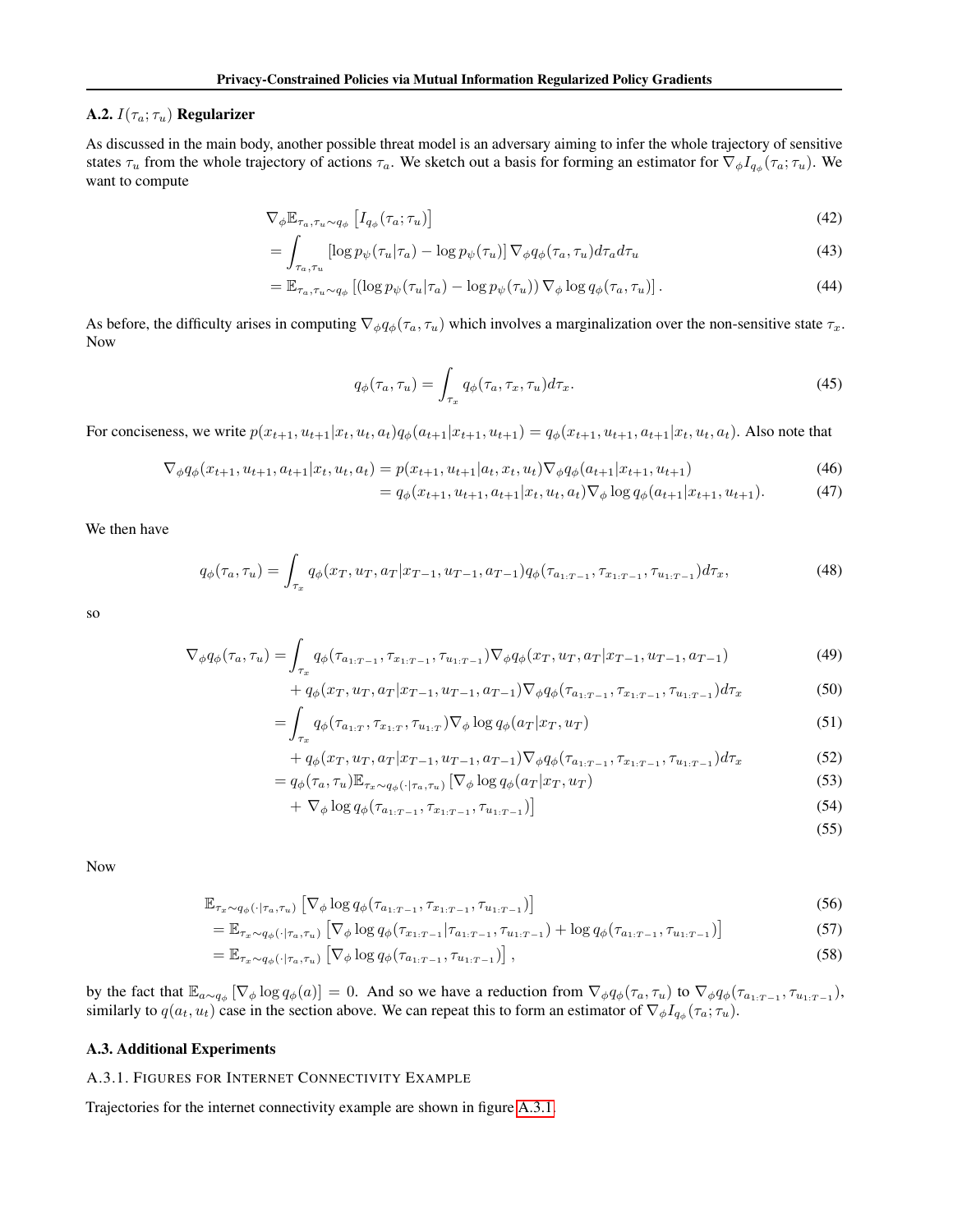

Figure 2. Trajectories from the internet connectivity environment. One the left we have a Lagrange multiplier  $\lambda = 0$ , while on the right we have  $\lambda = 1$ . We see that the trajectories in the constrained case are able to completely remove the mutual information between the action and the sensitive state by choosing a policy of always activating the VPN and then choosing mirror 0.

### A.3.2. CONTROLLING INDIVIDUAL TIMESTEPS' MUTUAL INFORMATION

We consider an idealized customer-service problem. In this problem, our agent controls a personalized goods distribution system, delivering goods to a specific person. The person has a location  $x \in \mathbb{R}$ , obeying a random walk where  $x_{t+1} = x_t + \epsilon$ , for  $\epsilon \sim \mathcal{N}(0, \sigma^2)$ , and the agent has a 'service center' which is on a lattice  $w \in \mathbb{Z}$  of possible locations from which deliveries are sent out. At each timestep, the agent is told the location of the person, and updates the location of its service center, either increasing it by 1 or decreasing it by 1. The agent then receives reward  $r(x_t, a_t, w_t) = -|x_t - w_t|$ , being penalized for how far the service center is from the person. To make this a privacy-constrained problem, we suppose that there is an underlying sensitive binary variable  $u \in \{0, 1\}$ , which heavily influences the initial position of the client. The sensitive variable u is constant over the episode. In particular, we choose  $p(x_1, u)$  as  $p(u)p(x_1|u)$  with  $u \sim$  Uniform  $\{0, 1\}$ ,  $x \sim \mathcal{N}(2u, \sigma_0^2)$ . For our experiments we used  $\sigma^2 = 1/4$  and  $\sigma_0^2 = 0.5$ . Since this environment is *u*-shielded per our definition in the appendix [A.8,](#page-15-0) where u also impacts the dynamics, with the update  $x_{t+1} = x_t + u\alpha + \epsilon$ . We used  $\alpha = 0.3$  in cases where we use this variant.

### A.3.3. RESULTS

Customer Service The results of the customer service experiments are shown in figures [3,](#page-14-0) [4.](#page-14-1) The experiments using the model-based estimator in equation [36](#page-11-1) in figure [3](#page-14-0) show that the model-based method is indeed able to selectively constrain the value of  $I(u; a_t)$  by choosing the right lagrange multipliers in equation [4.](#page-2-1) The trajectories match the intuitive expectations of the constraints: the unconstrained agent draws the trajectories as close to zero as quickly as possible to maximize reward. However the constrained agent is not able to do this, as it would reveal the protected variable. The agent that is heavily constrained on the first timestep moves both groups down, even though this results in less reward for the blue group: once at a timestep where it isn't constrained, it moves both groups back towards zero.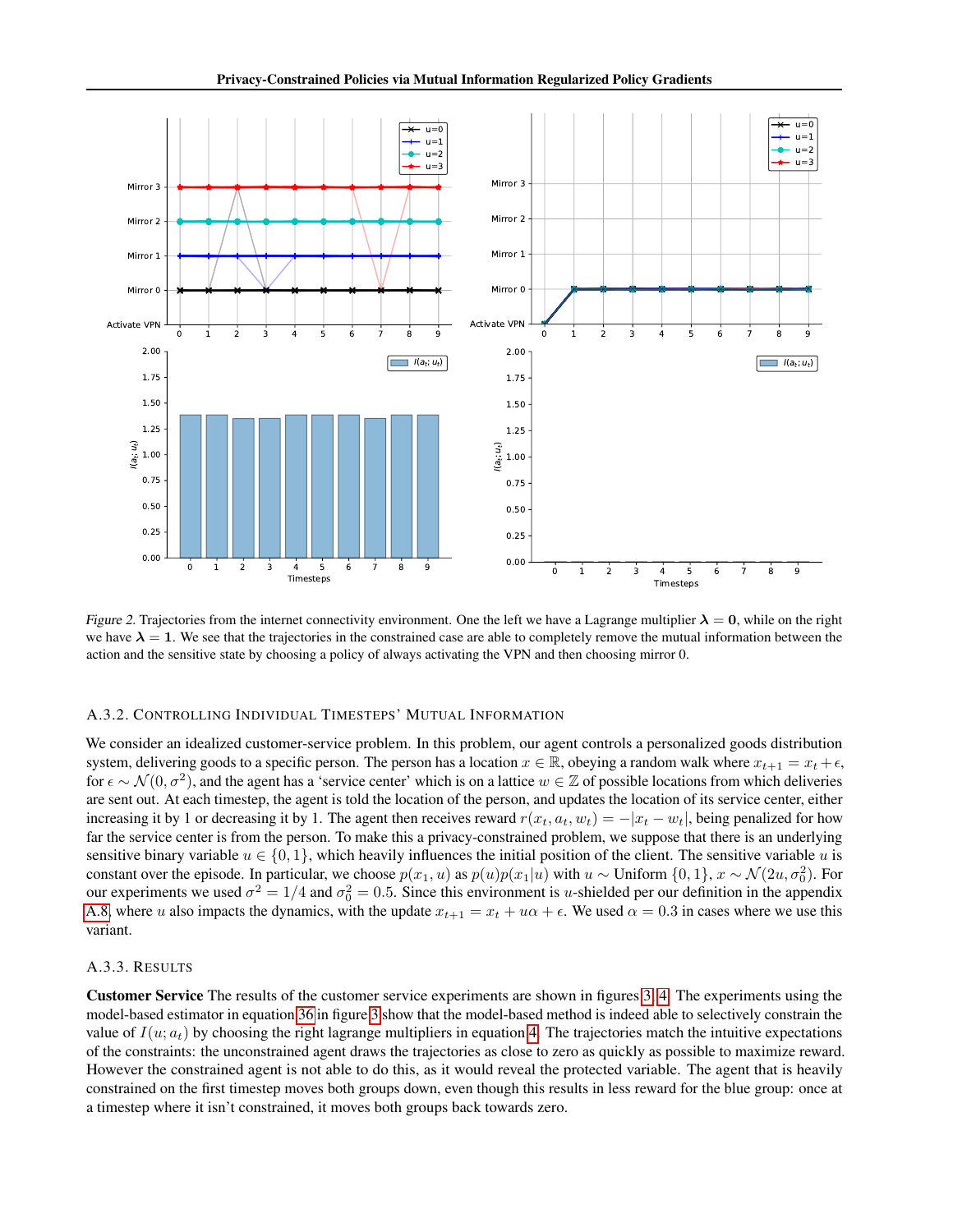We also present the model-free approach in figure [4,](#page-14-1) evaluating on the non- $u$ -shielded version of the customer service example. Although harder to interpret the behaviour due to the global nature of the constraint over the whole sequence of actions, we see that the constrained agent takes a similar approach in choosing similar distributions of actions for both groups, while drawing the two groups gradually closer to the origin. Again, the unconstrained agent simply draws both groups to the origin immediately. Examining the trajectory-level mutual information, we see that the constrained agent has  $I(u; \tau_a, \tau_x) \approx 0.35$ , while for the unconstrained agent it is approximately 0.45.



<span id="page-14-0"></span>Figure 3. Trajectories and values of  $I(a_t; u)$  generated from different choices of Lagrange multipliers in equation [4](#page-2-1) on the customer service problem, for the two different protected groups. The left shows  $\lambda = 0$ , the middle shows  $\lambda = (10, 0, \dots, 0)$ , and the right shows  $\lambda = (0, 10, \ldots, 10)$ . We get precise control over  $I(a_t; u)$  with the choices of  $\lambda$ . For example, in the middle trajectory we see that a large Lagrange multiplier on the first timestep's constraint forces the agent to treat both groups exactly the same, even at the expense of reward by moving away from zero. Once the constraint is removed, the agent exposes a large amount of information about the protected groups with its subsequent action.



<span id="page-14-1"></span>Figure 4. Trajectories induced by an agent trained against the model-free upper bound constraint. The trajectories are harder to interpret than when trained against the model-based constraint.

# A.4. SNAP Allocation

To investigate the possibility of applications in algorithmic fairness, we implement a more realistic experiment using the supplemental nutrition assistance program (SNAP) data from the American Community Survey (ACS) microdata. For simplicity, we restrict our attention to households from Washington D.C., and to people who recorded their race under the 'RAC1P' code as '1' or '2', corresponding to White alone and Black or African American Alone. This resulted in 5,304 records, of which 2,933 were white and 2,371 black. Using these data, we then form a kernel density estimator of the income distribution of both race codes. The agent has a binary action, to either give SNAP or not. The next timestep is imagined to happen a year later. The person's income is  $x_t = x_{t-1} + \epsilon$  in the case where SNAP isn't given (where  $\epsilon \sim \mathcal{N}(0, \sigma^2)$ ), and in the case where SNAP is given the income is  $x_t = x_{t-1} + \epsilon + \gamma$ , with  $\gamma \sim$  Uniform(1512, 7200). This  $\gamma$  represents the increase in income due to the SNAP program, where the minimum and maximum limits correspond to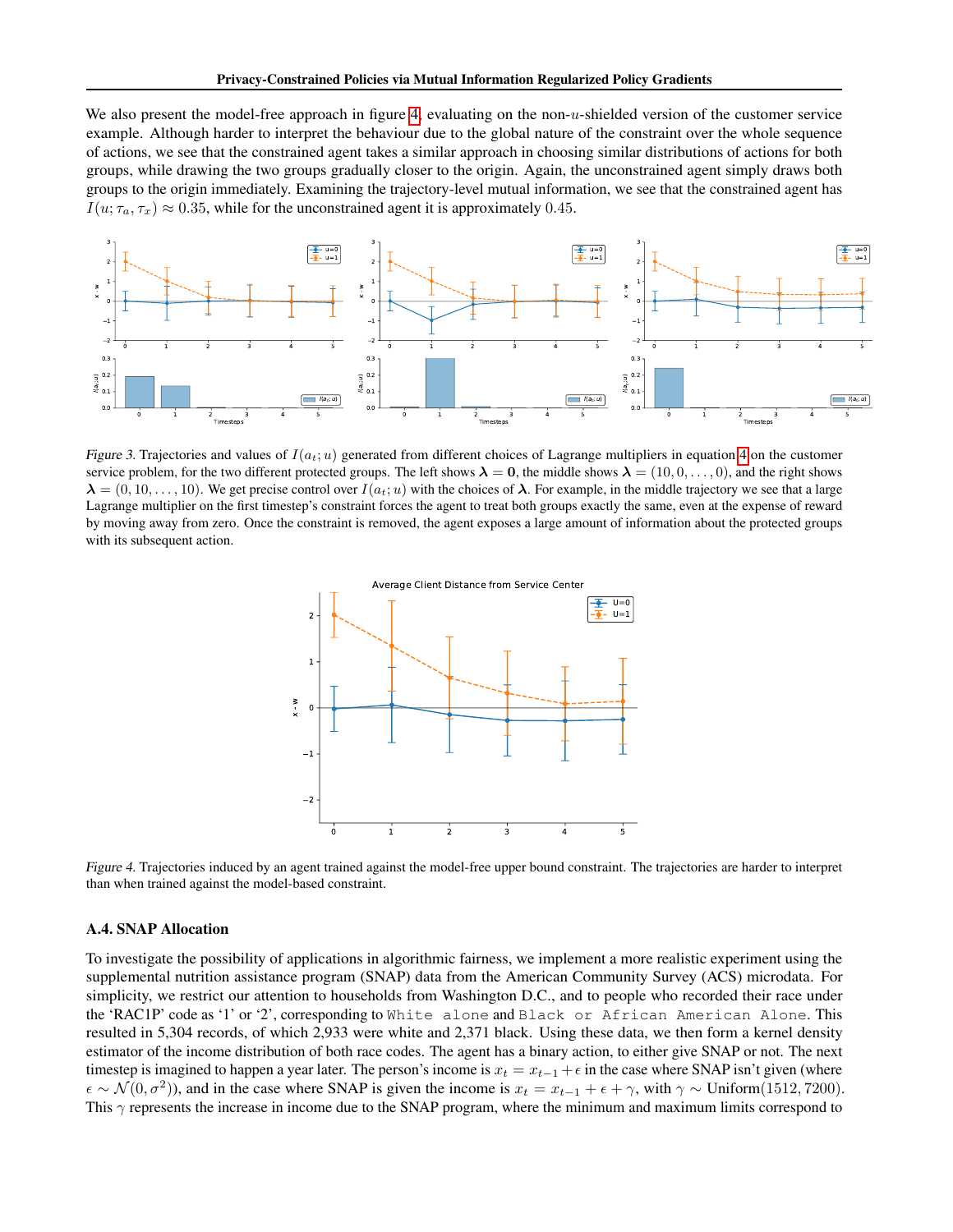

<span id="page-15-4"></span>Figure 5. Final income distributions from privacy-constrained (right) and unconstrained (left) policies on the SNAP setting. The constrained policy removes all action-protected-variable mutual information.

the upper and lower bounds of SNAP contribution [\(Fang et al., 2019\)](#page-8-19). We chose  $\sigma = \$1000$ . We treat the race variable as protected, and the income variable as unprotected. The reward at each timestep is  $-\min\{0, L - x_t\}^2$ , where L is the federal poverty level of \$24,900.

Results: As we can see in figure [5,](#page-15-4) we are able to reduce the mutual information exposed by the policy's actions while not changing the final income distribution unduly. In the unconstrained case there is a noticeable peak around the poverty level as the policy strictly gives assistance to those below and not above. The constrained case shows a gentler increase corresponding to a stochastic policy that is limited in the extent to which it can use the sensitive race variable (which is correlated to income). As discussed in section [3,](#page-2-2) careful consideration of the societal impacts of using this independence measure as a fairness benchmark is required.

# <span id="page-15-3"></span>A.5. Comparison to Differentially-Private Q-Learning

Figure [6](#page-16-0) shows the action distribution for our approach, compared to the DPQL approach. We show the four states corresponding to  $u \in \{0, 1\}$  in the VPN example with four mirrors. The states with  $u \in \{2, 3\}$  are similar and omitted to make the plot clearer. We see that the DPQL approach works through adding noise to the Q-values, while our approach takes into account the feedback in the MDP, choosing the VPN at the first timestep.

# <span id="page-15-1"></span>A.6. Full Algorithm

For completeness we give the full algorithmic details here. This pseudocode is very close to the actual implementation.

# <span id="page-15-2"></span>A.7. Additional Experimental Details

All experiments were run on a dual-core 3.5GHz Intel i7 CPU, with the runs taking around one minute to complete. We selected the hyperparameters by hand, observing which ones resulting in convergence. In the case of the Lagrange multipliers  $\lambda$ , we tried a few different settings to see which was best for equation [\(4\)](#page-2-1). For all experiments we used the Adam optimizer [\(Kingma & Ba, 2015\)](#page-8-20) for all gradient-based optimization.

# <span id="page-15-0"></span>A.7.1. INTERNET CONNECTIVITY EXAMPLE

# A.8. Upper Bound Loosesness with Shielded u.

If we are completely unable to form a dynamics estimator we may use  $I_q(\tau_a, \tau_x; \tau_u)$  to constrain  $I_q(a_t; u_t)$ . However, there is a significant class of problems for which the upper bound is loose, which we call  $u$ -shielded MDPs.

They have the property where the protected variable  $u$  influences the initial distribution, but subsequently  $u$  doesn't directly influence the dynamics or the rewards of the MDP. An idealised example would be a banking system where minority status influences initial income distribution, but (conditioned on income) the default rate doesn't depend on minority status, and the banking system's performance is evaluated without reference to minority status. In that case the policy  $q(a|x, u)$  doesn't need to depend on u at all, in the sense that for any policy  $q(a|x, u)$  there is another policy  $q(a|x, u) = q(a|x)p(u)$  with the same reward. Hence without loss of generality we assume that all policies in the  $u$ -shielded setting are in this  $u$ -independent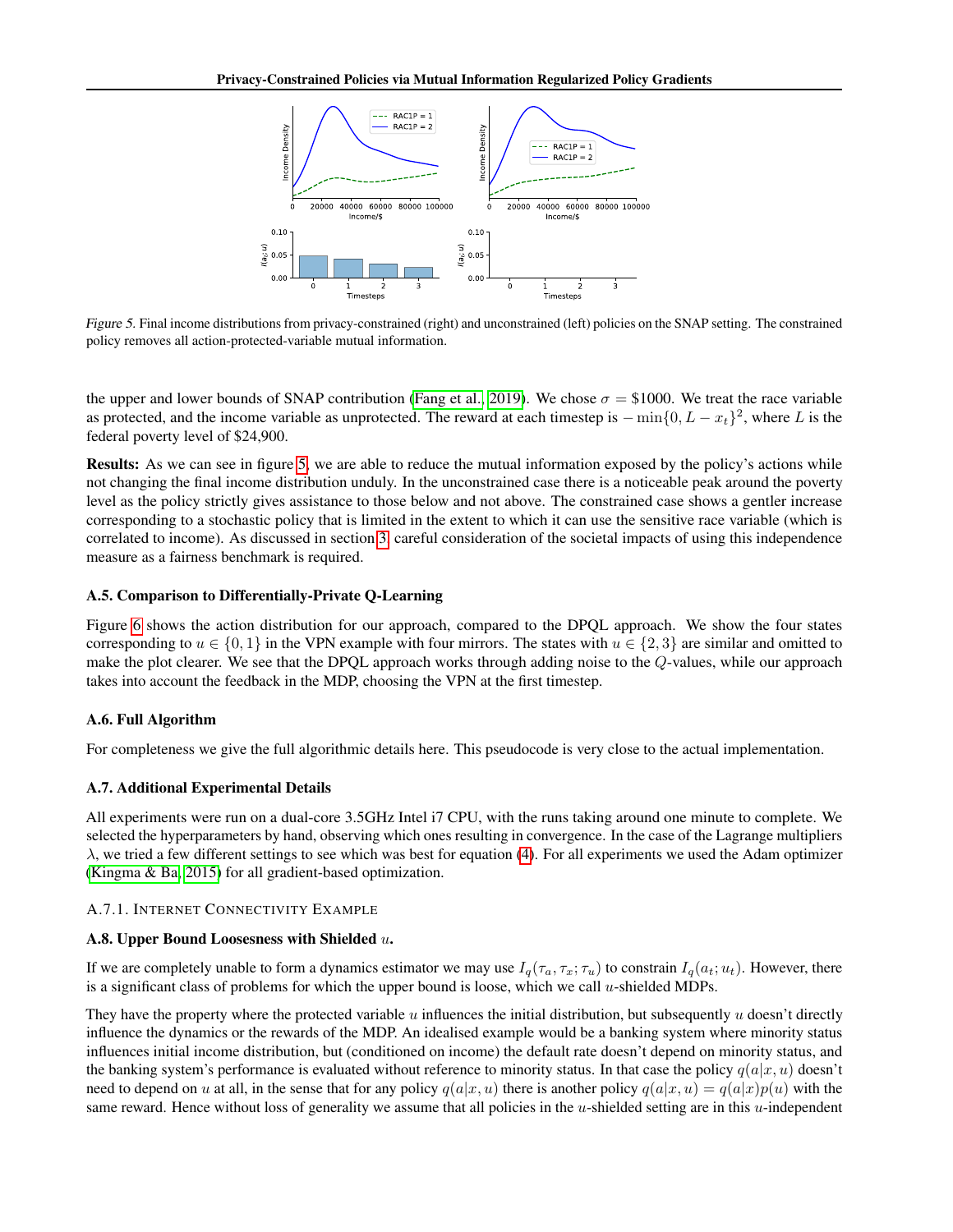

<span id="page-16-0"></span>Figure 6. Distribution of actions in four states in the VPN example with four mirrors. From top to bottom, we have our approach with  $\lambda = 0$ , our approach with  $\lambda = 1$ , DPQL with  $\sigma = 0.1$ , and  $\sigma = 5.0$ 

| Hyperparameter    | Value          |
|-------------------|----------------|
| $r^*$             | $\mathbf{1}$ . |
|                   | 0.5            |
| $rv$ VPN          | 0.9            |
| т                 | 10             |
| <b>Batch Size</b> | 32             |
| Number of Epochs  | 5000           |
| Learning Rate     | $3.10^{-3}$    |

Table 1. Internet Connectivity Hyperparameters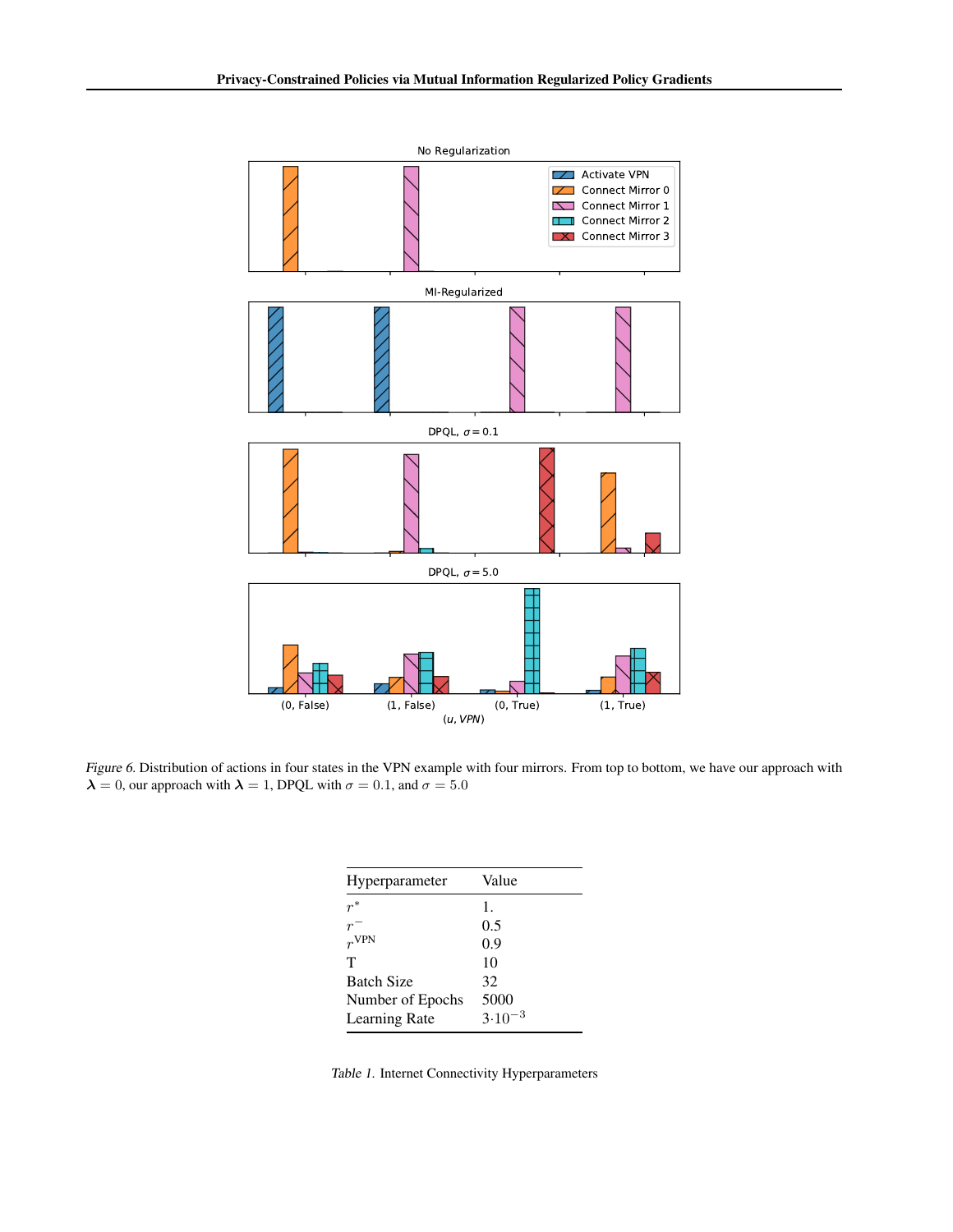| Hyperparameter                   | Value       |
|----------------------------------|-------------|
| Environment Force Noise $\sigma$ | 0.5         |
| Initial Position $\sigma$        | 1.          |
| $r^{\rm VPN}$                    | 0.9         |
| Τ                                | 10          |
| <b>Batch Size</b>                | 128         |
| Number of Epochs                 | 4000        |
| Learning Rate                    | $3.10^{-3}$ |
|                                  |             |

Table 2. 2d Control Hyperparameters

| Hyperparameter       | Value       |
|----------------------|-------------|
|                      |             |
| Income KDE Bandwidth | \$10,000    |
| т                    |             |
| <b>Batch Size</b>    | 128         |
| Number of Epochs     | 1000        |
| <b>Learning Rate</b> | $1.10^{-3}$ |

| Hyperparameter                | Value      |
|-------------------------------|------------|
| Initial Separation            | 2          |
| Dynamics Noise $\sigma$       | 0.25       |
| Initial Distribution $\sigma$ | 0.5        |
| т                             | 6          |
| <b>Batch Size</b>             | 12         |
| Number of Epochs              | 5000       |
| <b>Learning Rate</b>          | $1.10^{-}$ |
|                               |            |

Table 4. Customer Service Hyperparameters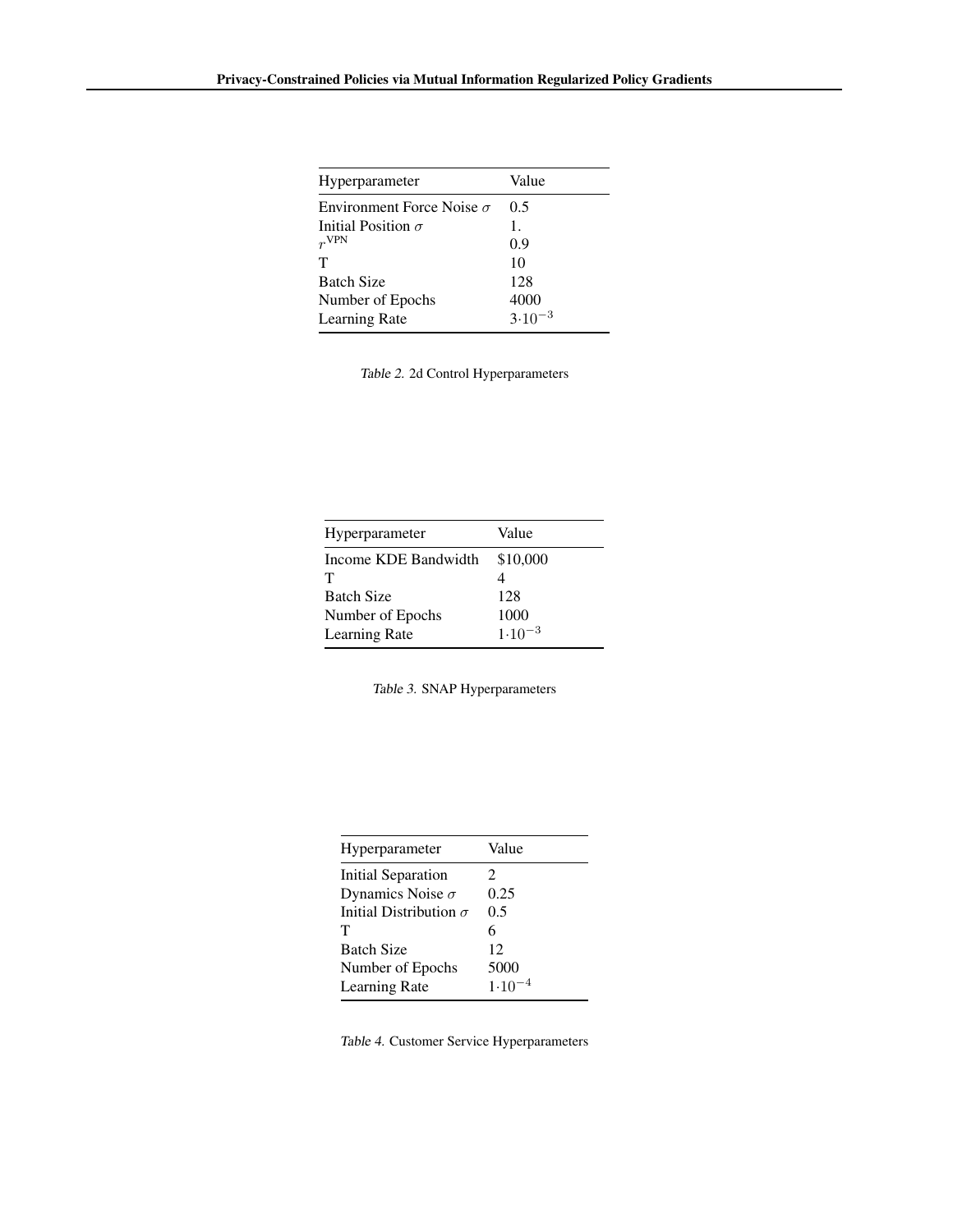Algorithm 3 Model-Based MI-Constrained Policy Gradients

**Input:** Vector  $\epsilon_t \in \mathbb{R}_{\geq 0}^T$ , number of  $\psi$  gradient steps n, number of  $\phi$  gradient steps m, gradient-based optimization method step, batch size  $B$ , model  $p$ . Initialize Lagrange multipliers  $\bm{\lambda}\in\mathbb{R}_{\geq0}^T$ , initial policy, discriminator and baseline parameters  $\phi, \psi_{1:T}, \theta$ while min over  $\lambda$  not converged do Change  $\lambda$  by coordinate descent while inner max-min over  $\psi$ ,  $\phi$  not converged do for  $i = 1, \ldots, n$  do Draw batch  $\tau_{1:B} \sim q_{\phi}(\tau)$ for  $t=1,\ldots,T$  do  $g_{\psi,t} = \nabla_{\psi} \frac{1}{B} \sum_{j=1}^{B} \log q_{\psi}(\tau_{u,j} | \tau_{a,j,t})$  $\psi_t = \mathtt{step}(\psi_t, g_{\psi,t})$ end for end for for  $i = 1, \ldots, m$  do Draw batch  $\tau_{1:B} \sim q_{\phi}(\tau)$  $w,r,g,g'=\texttt{zeros}(T), g_1, g_2', g_\theta=0$ for  $\tau \in \tau_{1:B}$  do for  $t = 1, \ldots, T$  do  $x_t = \tau_{x,t}, \ a_t = \tau_{a,t}, \ u_t = \tau_{u,t}$  $v = \int_{a'_t} q(a'_t | x_t, u_t) p(x_{t+1} | a'_t, x_t, u_t)$  $g_t = \nabla_{\phi} \left[ \log q_{\phi}(a_t | x_t, u) \right]$  $w_t = g_t p(x_{t+1}|a_t, x_t, u_t)/v$  $r_t = \log q_\psi(u_t|a_t) - \log p(u_t)$  $A_t = \left[ \sum_{t'=t}^{T} r(x_{t'}, a_{t'}, u_{t'}) \right] - \theta(x_t, u_t)$  $g'_2 = \bar{g'_2} + g_t A_t$  $g'_{\theta} = g'_{\theta} + \nabla_{\theta} \left[ (\theta(x_t, u_t) - A_t)^2 \right]$ end for  $g'_1 = g'_1 + r_t \left( g_t + \sum_{t'=1}^{t-1} w_{t'} \right)$ end for  $g_1 = \frac{1}{B} \sum_{t=1}^{T} g'_1, g_2 = \frac{1}{BT} \sum_{t=1}^{T} g'_2$ <br>  $\phi = \text{step}(\phi, g_1 + g_2), \theta = \text{step}(\theta, \frac{1}{BT}g'_\theta)$ end for end while end while

form.

In that case, we have that

Lemma A.1. *In a* u*-shielded MDP, and a greedy policy* q*greedy which is reward-maximizing under no mutual information constraint,*  $I_q(\tau_x, \tau_a; u) \geq I_{q_{greedy}}(a_t; u)$  *for any policy* q.

*Proof.* We have  $I_q(\tau_x, \tau_a; u) = \sum_{t=1}^T I_q(x_t, a_t; u | \tau_{a_{1:t}}, \tau_{x_{1:t}}) = I_q(x_1; u)$ , by the decomposition of mutual information and the fact that  $x_t$  and  $a_t$  are conditionally independent from u given  $x_1$ . The data processing inequality on the Markov chain  $u \to x_1 \to a_t$  gives us  $I_{\text{greedy}}(a_t; u) \leq I_p(x_1; u)$ . Therefore, we have  $I_{\text{greedy}}(a_t; u) \leq I_q(\tau_x, \tau_a; u)$ . □

In particular, this result tells us that if we constrain our upper bound in the hope of reducing  $I(a_t; u)$ , if our problems have the u-shielded property then our constraint will never exclude the greedy policy.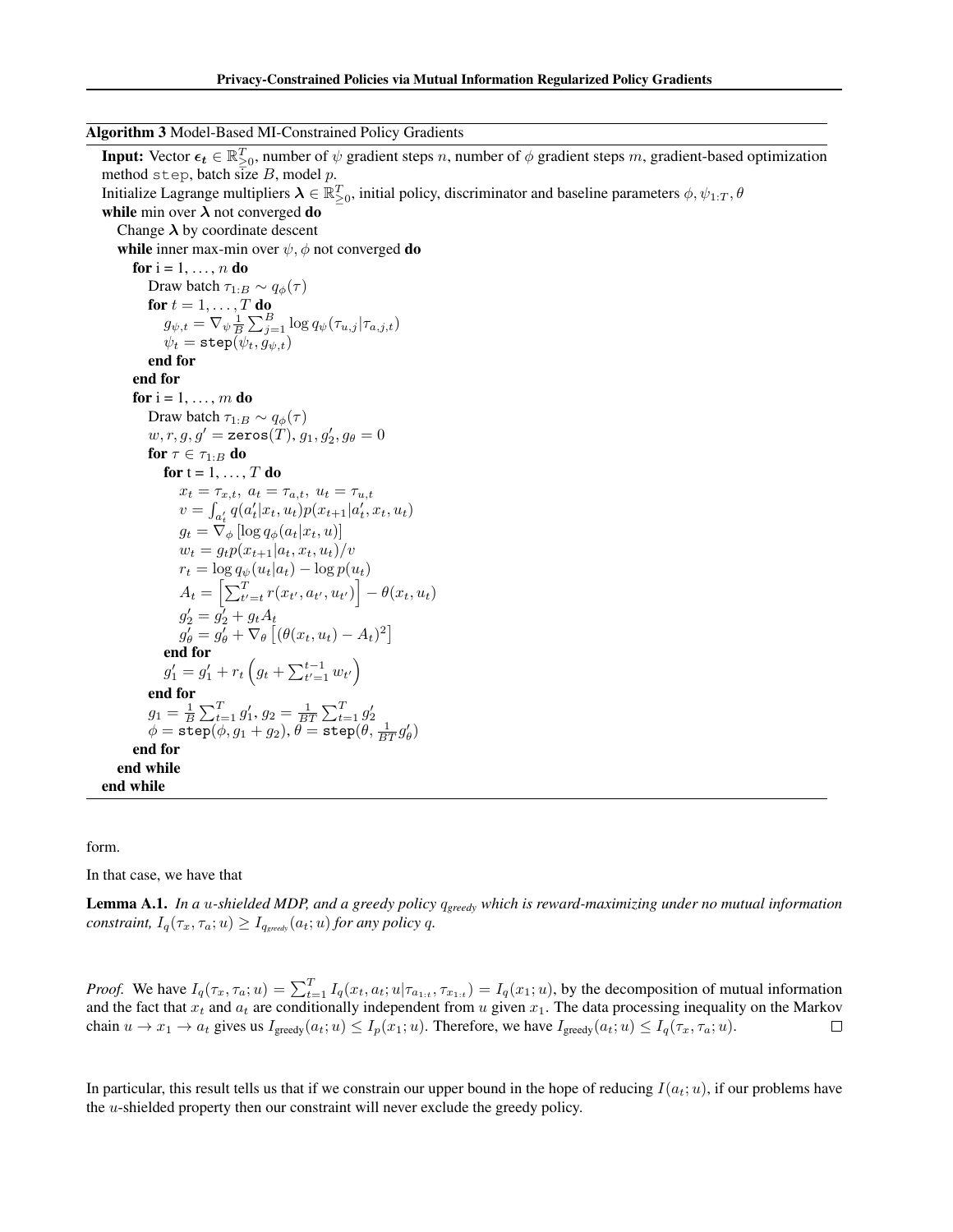Algorithm 4 Model-Free MI-Constrained Policy Gradients

**Input:** Constraint  $\epsilon \geq 0$ , number of  $\psi$  gradient steps n, number of  $\phi$  gradient steps m, gradient-based optimization update step, batch size  $B$ Initialize Lagrange multipliers  $\lambda \in \mathbb{R}_{\geq 0}^T$ , initial policy, discriminator and baseline parameters  $\phi, \psi, \theta$ while min over  $\lambda$  not converged do Change  $\lambda$  by coordinate descent while inner max-min over  $\psi$ ,  $\phi$  not converged do for  $i = 1, \ldots, n$  do Draw batch  $\tau_{1:B} \sim q_{\phi}(\tau)$ for  $j = 1, \ldots, B$  do  $g_{\psi} = g_{\psi,t} + \nabla_{\psi} \log q_{\psi}(\tau_{u,j} | \tau_{a,j}, \tau_{x,j})$ end for  $\psi = \mathtt{step}(\psi,\frac{1}{B}g_\psi)$ end for for  $i = 1, \ldots, m$  do Draw batch  $\tau_{1:B} \sim q_{\phi}(\tau)$  $w, r, g, g' = \texttt{zeros}(T), g_1, g_2', g_\theta' = 0.$ for  $\tau \in \tau_{1:B}$  do for  $t = 1, \ldots, T$  do  $\boldsymbol{x}_t = \tau_{x,t}, \; a_t = \tau_{a,t}, \; \boldsymbol{u}_t = \tau_{u,t}$  $g_t = \nabla_{\phi} \left[ \log q_{\phi}(a_t | x_t, u_t, \right) \right]$  $A_t = \left[ \sum_{t'=t}^{T} r(x_{t'}, a_{t'}, u_{t'}) \right] - \theta(x_t, u_t)$  $g'_2 = \bar{g'_2} + g_t A_t$  $g'_{\theta} = g'_{\theta} + \nabla_{\theta} \left[ (\theta(x_t, u_t) - A_t)^2 \right]$ end for  $g_1 = g_1 + \frac{\log q_\psi(\tau_u | \tau_a, \tau_x)}{\log q(\tau_u)}$  $\frac{q_{\psi}(\tau_{u}|\tau_{a},\tau_{x})}{\log p(\tau_{u})}\sum_{t=1}^{T}g_{t}$ end for  $g_1 = \frac{1}{B} \sum_{t=1}^{T} g'_1, g_2 = \frac{1}{BT} \sum_{t=1}^{T} g'_2$ <br>  $\phi = \text{step}(\phi, g_1 + g_2), \theta = \text{step}(\theta, \frac{1}{BT}g'_\theta)$ end for end while end while

### <span id="page-19-0"></span>A.9. Equivalence to Demographic Parity in Single-Timestep Case

By writing the binary classification problem with a demographic parity constraint as an RL problem, we can show its equivalence to our privacy constraint in the single-timestep case. Since classification has no concept of feedback, we can describe the demographic parity constrained classification problem as an episodic MDP with only one timestep. We define the *MDP-classification setting* as the MDP with  $T = 1$ , action space  $\mathcal{A} = \{0, 1\}$  corresponding to the two possible labels, state space  $\mathcal{X} \times \mathcal{U}$ , and a reward distribution  $r(x_1, u_1, a_1) = -1$  [ $a_1 = y$ ] for random variable  $y \sim p(y|x_1, u_1)$  (for  $\mathcal{Y} = \{0, 1\}$  corresponding to 0-1 loss.

Lemma A.2. *Problem* [\(2\)](#page-1-0) *with the MDP-classification setting is equivalent to the fair classification problem with the 1-0 loss and the generalised demographic parity (DP) fairness constraint*  $(I(\hat{y}; u) < \epsilon)$  *for all*  $p(x, u, y)$ *. Furthermore, the mutual information constraint in equation* [\(2\)](#page-1-0) *is the only choice of constraint with this equivalence.*

*Proof.* To solve problem [\(2\)](#page-1-0) with the specified dynamics requires finding a policy  $q(a_1|x_1, u_1)$  that maximizes  $\mathbb{E}_{a_1,x_1,u_1,y\sim q(a_1,x_1,u_1,y)}$  [1  $[a_1=y]$ ], subject to  $I(u_1;a_1)<\epsilon$ . Solving the fair classification problem with demographic parity requires learning a model that emits a classification  $\hat{Y}$  maximizing  $\mathbb{E}_{\mathbf{x},\mathbf{u},Y\sim p(\mathbf{x},\mathbf{u},Y)}\left[ \mathbb{1}\left[\hat{Y}=Y\right]\right]$  subject to  $I(\hat{Y};\mathbf{u})<\epsilon.$ Hence we have the same objective, and so the problems are the same if and only if they have the same constraints, i.e. we have the constraint  $I(a_1; u_1)$ .  $\Box$